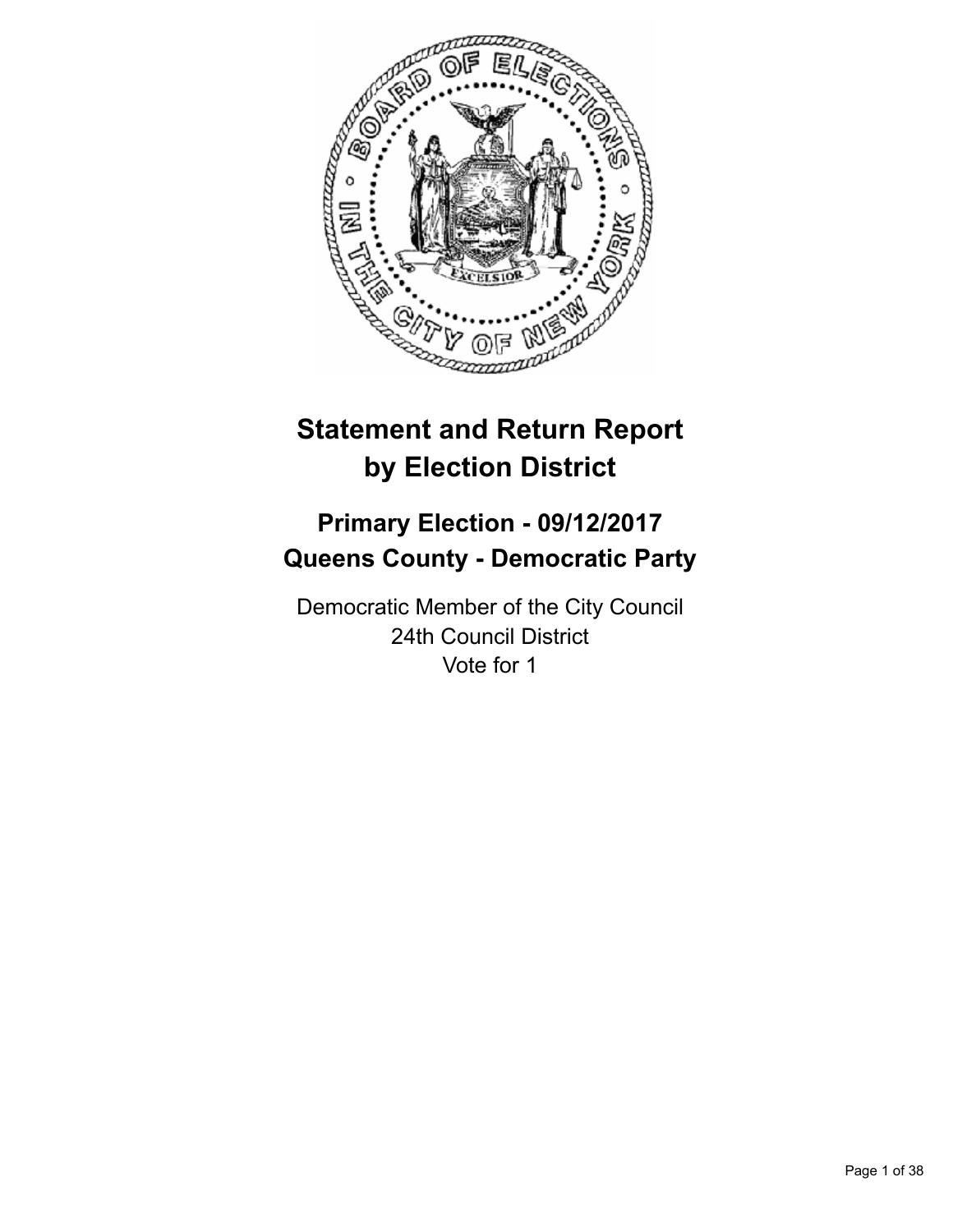

| PUBLIC COUNTER                                           | 58             |
|----------------------------------------------------------|----------------|
| MANUALLY COUNTED EMERGENCY                               | 0              |
| ABSENTEE / MILITARY                                      | 0              |
| AFFIDAVIT                                                | $\mathbf{0}$   |
| Total Ballots                                            | 58             |
| Less - Inapplicable Federal/Special Presidential Ballots | $\mathbf{0}$   |
| <b>Total Applicable Ballots</b>                          | 58             |
| RORY I. LANCMAN                                          | 51             |
| MOHAMMAD T. RAHMAN                                       | 5              |
| <b>Total Votes</b>                                       | 56             |
| Unrecorded                                               | $\overline{2}$ |

## **034/24**

| <b>PUBLIC COUNTER</b>                                    | 37             |
|----------------------------------------------------------|----------------|
| <b>MANUALLY COUNTED EMERGENCY</b>                        | 0              |
| <b>ABSENTEE / MILITARY</b>                               | $\overline{2}$ |
| AFFIDAVIT                                                | $\Omega$       |
| <b>Total Ballots</b>                                     | 39             |
| Less - Inapplicable Federal/Special Presidential Ballots | $\Omega$       |
| <b>Total Applicable Ballots</b>                          | 39             |
| <b>RORY I. LANCMAN</b>                                   | 33             |
| MOHAMMAD T. RAHMAN                                       | 4              |
| <b>Total Votes</b>                                       | 37             |
| Unrecorded                                               | 2              |

| <b>PUBLIC COUNTER</b>                                    | 48             |
|----------------------------------------------------------|----------------|
| <b>MANUALLY COUNTED EMERGENCY</b>                        | 0              |
| ABSENTEE / MILITARY                                      | 3              |
| AFFIDAVIT                                                | 0              |
| <b>Total Ballots</b>                                     | 51             |
| Less - Inapplicable Federal/Special Presidential Ballots | 0              |
| <b>Total Applicable Ballots</b>                          | 51             |
| <b>RORY I. LANCMAN</b>                                   | 29             |
| MOHAMMAD T. RAHMAN                                       | 20             |
| <b>Total Votes</b>                                       | 49             |
| Unrecorded                                               | $\overline{2}$ |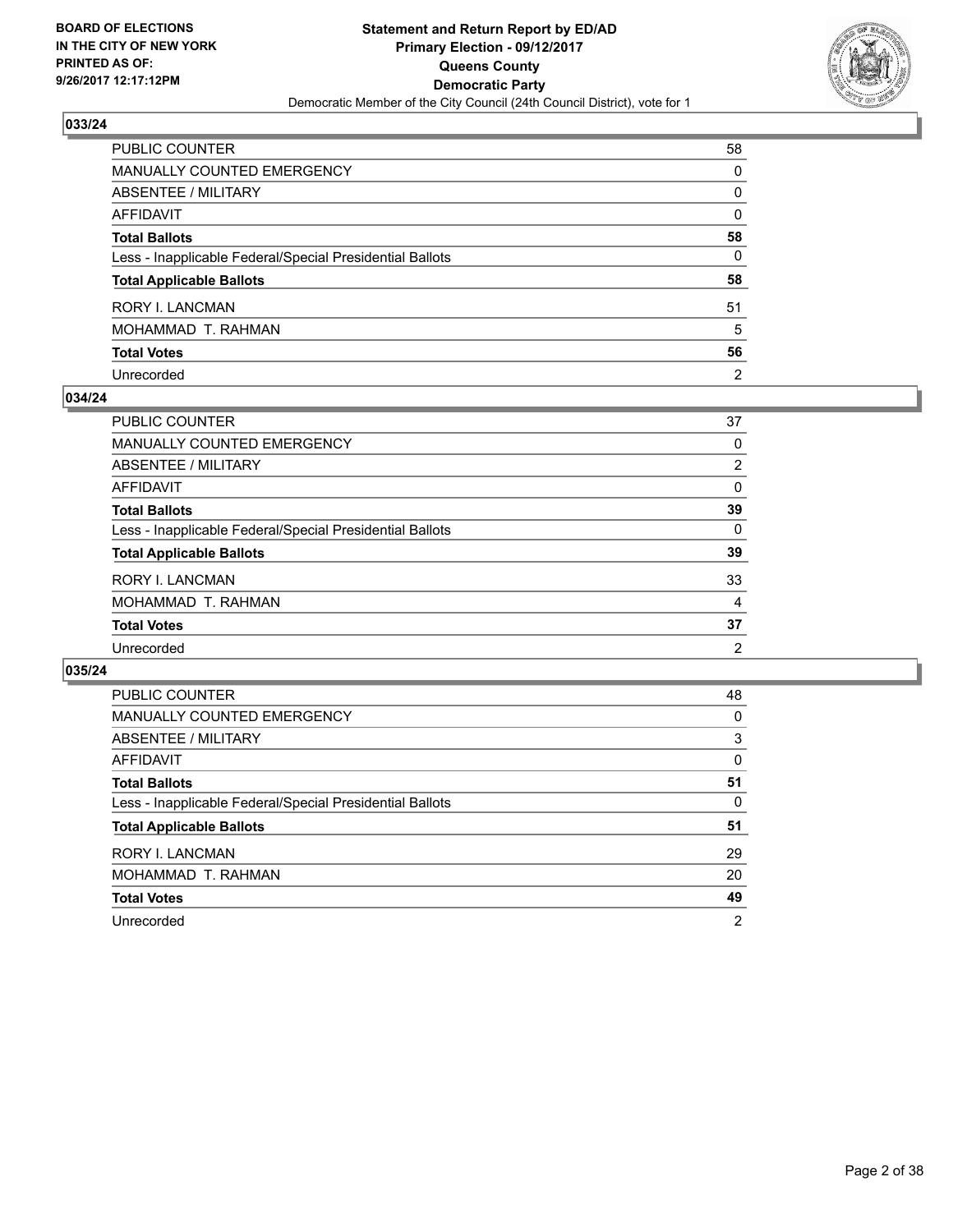

| PUBLIC COUNTER                                           | 46           |
|----------------------------------------------------------|--------------|
| MANUALLY COUNTED EMERGENCY                               | 0            |
| ABSENTEE / MILITARY                                      | 2            |
| AFFIDAVIT                                                | $\mathbf{0}$ |
| Total Ballots                                            | 48           |
| Less - Inapplicable Federal/Special Presidential Ballots | $\mathbf{0}$ |
| <b>Total Applicable Ballots</b>                          | 48           |
| RORY I. LANCMAN                                          | 29           |
| MOHAMMAD T. RAHMAN                                       | 18           |
| <b>Total Votes</b>                                       | 47           |
| Unrecorded                                               |              |

## **037/24**

| PUBLIC COUNTER                                           | 36 |
|----------------------------------------------------------|----|
| <b>MANUALLY COUNTED EMERGENCY</b>                        | 0  |
| ABSENTEE / MILITARY                                      |    |
| AFFIDAVIT                                                | 0  |
| <b>Total Ballots</b>                                     | 37 |
| Less - Inapplicable Federal/Special Presidential Ballots | 0  |
| <b>Total Applicable Ballots</b>                          | 37 |
| <b>RORY I. LANCMAN</b>                                   | 20 |
| MOHAMMAD T. RAHMAN                                       | 13 |
| <b>Total Votes</b>                                       | 33 |
| Unrecorded                                               | 4  |

| <b>Total Votes</b>                                       | 0        |
|----------------------------------------------------------|----------|
| MOHAMMAD T. RAHMAN                                       | $\Omega$ |
| <b>RORY I. LANCMAN</b>                                   | 0        |
| <b>Total Applicable Ballots</b>                          | 0        |
| Less - Inapplicable Federal/Special Presidential Ballots | 0        |
| <b>Total Ballots</b>                                     | 0        |
| AFFIDAVIT                                                | 0        |
| ABSENTEE / MILITARY                                      | 0        |
| MANUALLY COUNTED EMERGENCY                               | 0        |
| PUBLIC COUNTER                                           | 0        |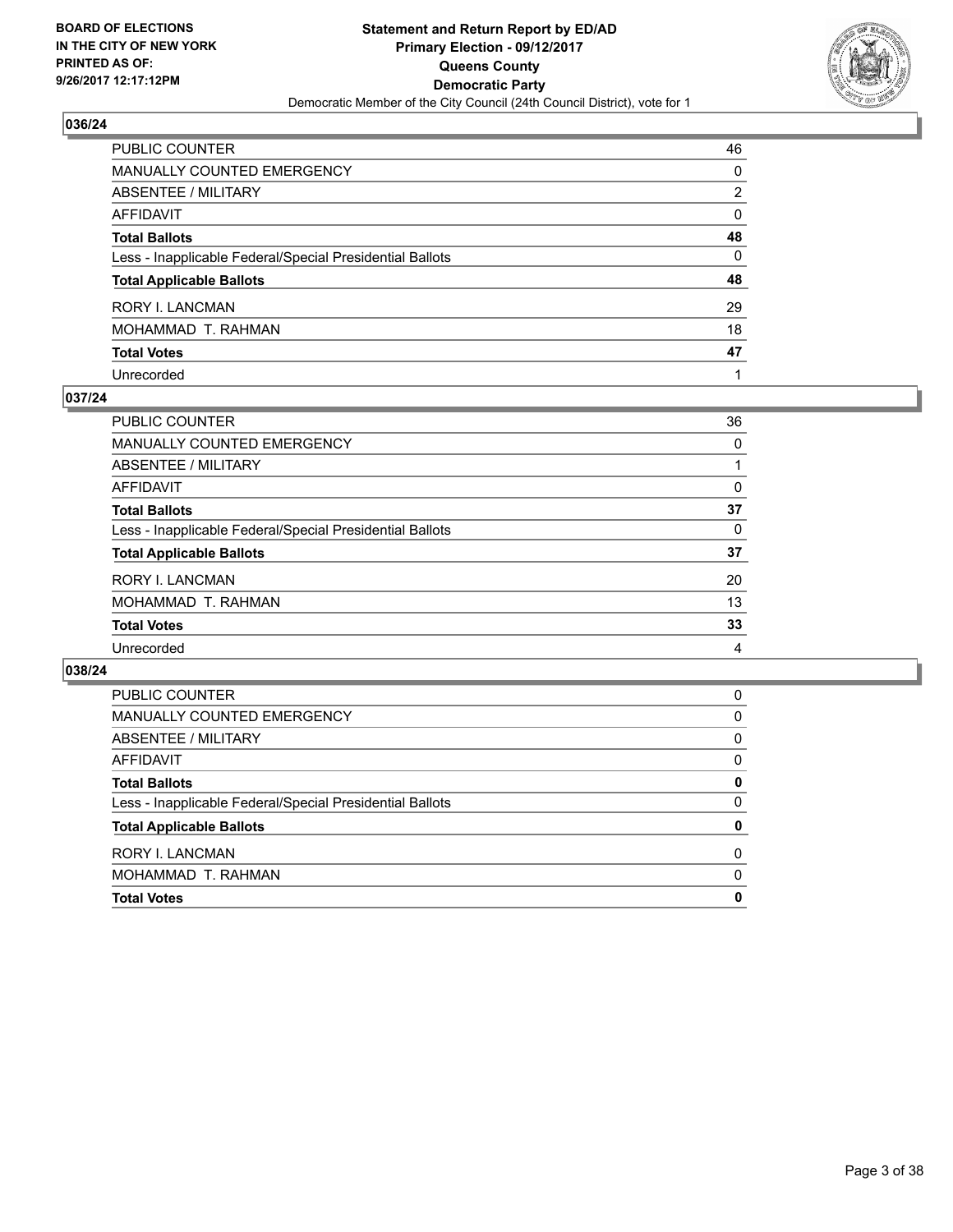

| PUBLIC COUNTER                                           | 15 |
|----------------------------------------------------------|----|
| <b>MANUALLY COUNTED EMERGENCY</b>                        | 0  |
| ABSENTEE / MILITARY                                      | 0  |
| AFFIDAVIT                                                | 0  |
| <b>Total Ballots</b>                                     | 15 |
| Less - Inapplicable Federal/Special Presidential Ballots | 0  |
| <b>Total Applicable Ballots</b>                          | 15 |
| RORY I. LANCMAN                                          | 10 |
| MOHAMMAD T. RAHMAN                                       | 5  |
| <b>Total Votes</b>                                       | 15 |

## **040/24**

| <b>PUBLIC COUNTER</b>                                    | 97       |
|----------------------------------------------------------|----------|
| <b>MANUALLY COUNTED EMERGENCY</b>                        | 0        |
| ABSENTEE / MILITARY                                      |          |
| <b>AFFIDAVIT</b>                                         | 0        |
| <b>Total Ballots</b>                                     | 98       |
| Less - Inapplicable Federal/Special Presidential Ballots | $\Omega$ |
| <b>Total Applicable Ballots</b>                          | 98       |
| <b>RORY I. LANCMAN</b>                                   | 60       |
| MOHAMMAD T. RAHMAN                                       | 35       |
| <b>Total Votes</b>                                       | 95       |
| Unrecorded                                               | 3        |
|                                                          |          |

| <b>PUBLIC COUNTER</b>                                    |   |
|----------------------------------------------------------|---|
| MANUALLY COUNTED EMERGENCY                               | 0 |
| ABSENTEE / MILITARY                                      | 0 |
| AFFIDAVIT                                                | 0 |
| <b>Total Ballots</b>                                     |   |
| Less - Inapplicable Federal/Special Presidential Ballots | 0 |
| <b>Total Applicable Ballots</b>                          |   |
| <b>RORY I. LANCMAN</b>                                   | 6 |
| MOHAMMAD T. RAHMAN                                       | 0 |
| <b>Total Votes</b>                                       | 6 |
| Unrecorded                                               |   |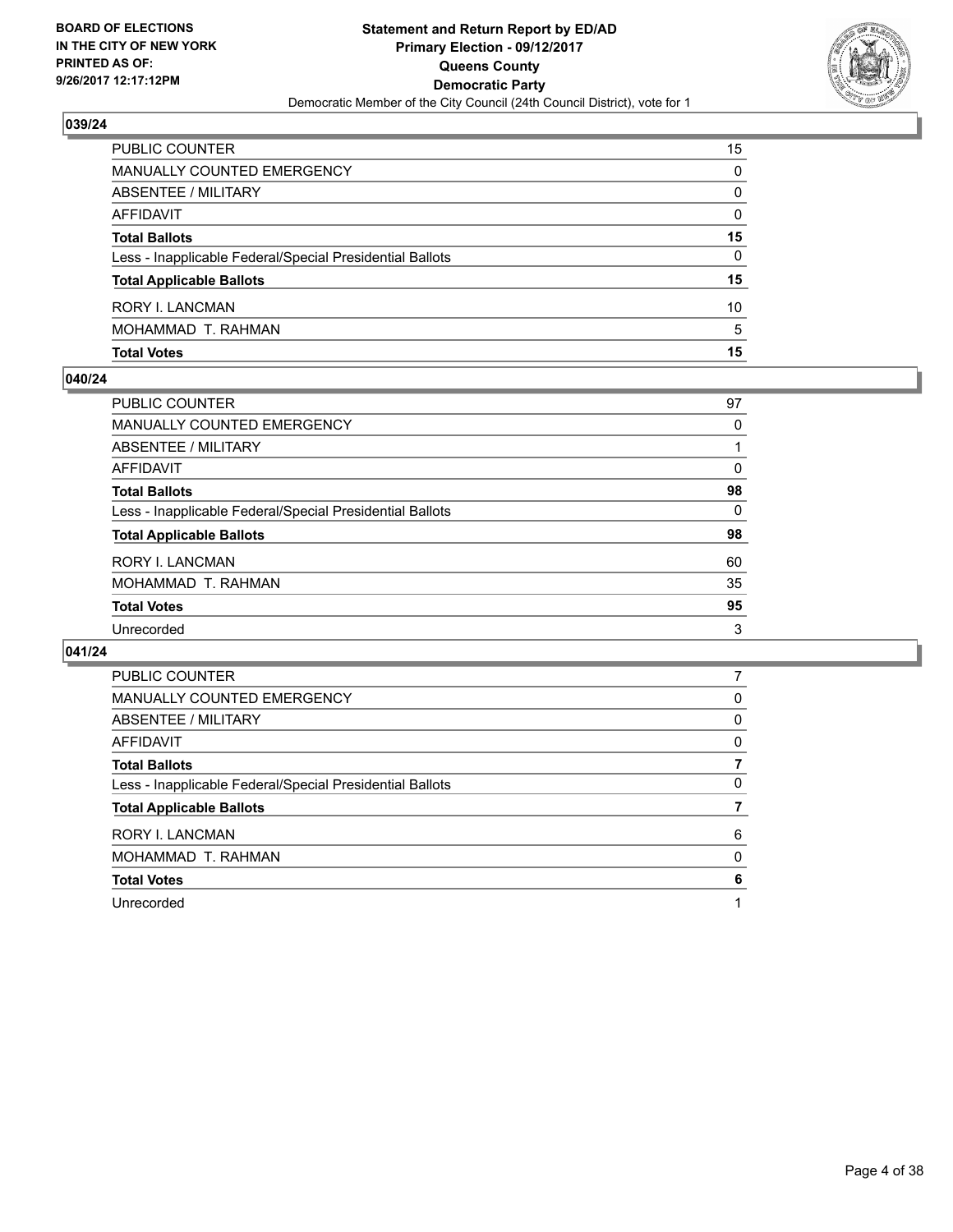

| PUBLIC COUNTER                                           | 34           |
|----------------------------------------------------------|--------------|
| MANUALLY COUNTED EMERGENCY                               | 0            |
| ABSENTEE / MILITARY                                      |              |
| AFFIDAVIT                                                | $\mathbf{0}$ |
| Total Ballots                                            | 35           |
| Less - Inapplicable Federal/Special Presidential Ballots | 0            |
| <b>Total Applicable Ballots</b>                          | 35           |
| RORY I. LANCMAN                                          | 19           |
| MOHAMMAD T. RAHMAN                                       | 15           |
| <b>Total Votes</b>                                       | 34           |
| Unrecorded                                               |              |

## **043/24**

| <b>PUBLIC COUNTER</b>                                    | 145 |
|----------------------------------------------------------|-----|
| <b>MANUALLY COUNTED EMERGENCY</b>                        | 0   |
| ABSENTEE / MILITARY                                      | 26  |
| AFFIDAVIT                                                | 0   |
| <b>Total Ballots</b>                                     | 171 |
| Less - Inapplicable Federal/Special Presidential Ballots | 0   |
| <b>Total Applicable Ballots</b>                          | 171 |
| <b>RORY I. LANCMAN</b>                                   | 57  |
| MOHAMMAD T. RAHMAN                                       | 109 |
| <b>Total Votes</b>                                       | 166 |
| Unrecorded                                               | 5   |

| <b>PUBLIC COUNTER</b>                                    | 95 |
|----------------------------------------------------------|----|
| <b>MANUALLY COUNTED EMERGENCY</b>                        | 0  |
| ABSENTEE / MILITARY                                      | 0  |
| AFFIDAVIT                                                | 0  |
| <b>Total Ballots</b>                                     | 95 |
| Less - Inapplicable Federal/Special Presidential Ballots | 0  |
|                                                          |    |
| <b>Total Applicable Ballots</b>                          | 95 |
| RORY I. LANCMAN                                          | 26 |
| MOHAMMAD T. RAHMAN                                       | 65 |
| UNATTRIBUTABLE WRITE-IN (WRITE-IN)                       |    |
| <b>Total Votes</b>                                       | 92 |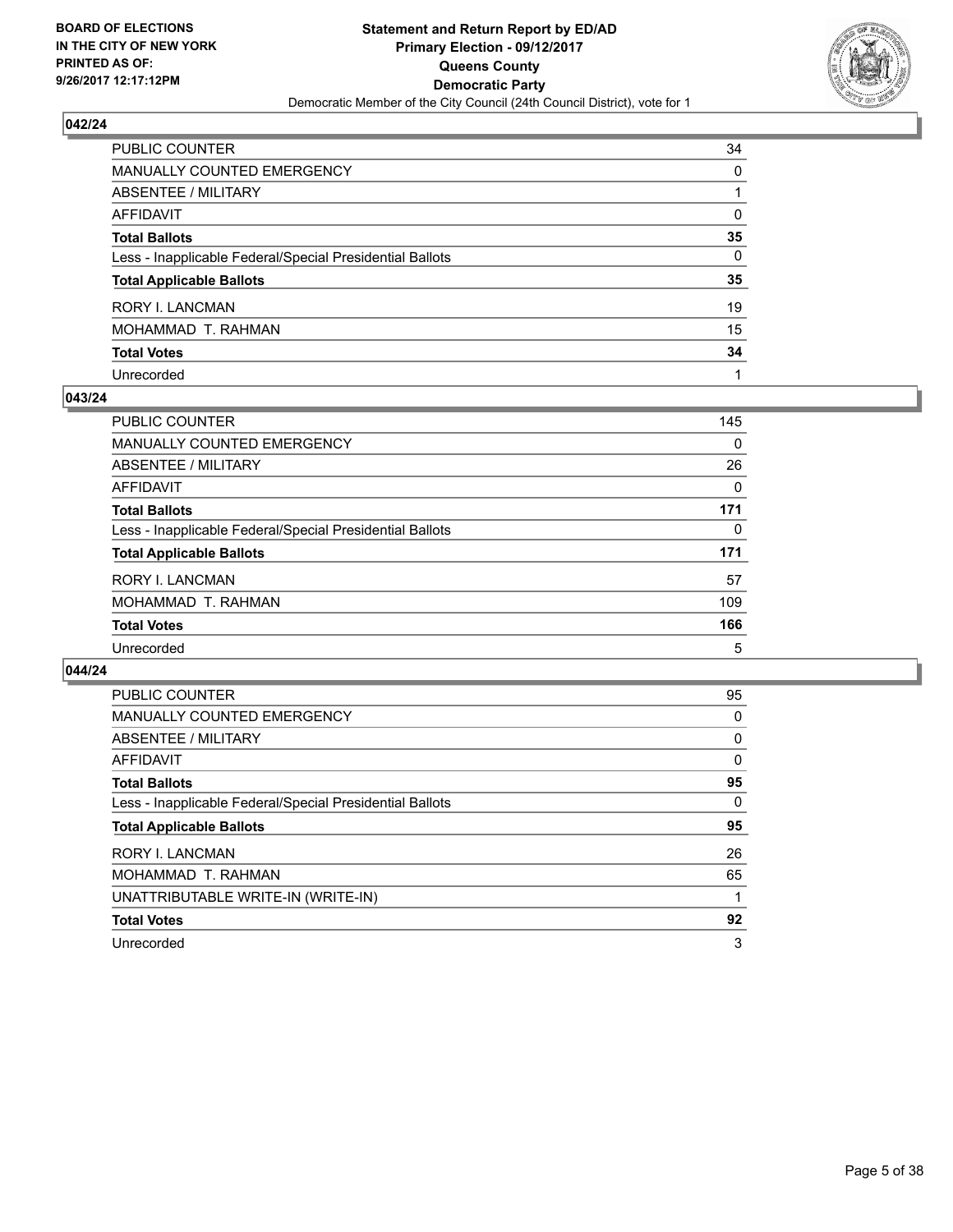

| PUBLIC COUNTER                                           | 54             |
|----------------------------------------------------------|----------------|
| MANUALLY COUNTED EMERGENCY                               | $\Omega$       |
| <b>ABSENTEE / MILITARY</b>                               | 3              |
| <b>AFFIDAVIT</b>                                         | $\Omega$       |
| <b>Total Ballots</b>                                     | 57             |
| Less - Inapplicable Federal/Special Presidential Ballots | 0              |
| <b>Total Applicable Ballots</b>                          | 57             |
| RORY I. LANCMAN                                          | 40             |
| MOHAMMAD T. RAHMAN                                       | 15             |
| <b>Total Votes</b>                                       | 55             |
| Unrecorded                                               | $\overline{2}$ |

## **046/24**

| PUBLIC COUNTER                                           | 85             |
|----------------------------------------------------------|----------------|
| MANUALLY COUNTED EMERGENCY                               | 0              |
| ABSENTEE / MILITARY                                      | $\overline{2}$ |
| AFFIDAVIT                                                | $\Omega$       |
| <b>Total Ballots</b>                                     | 87             |
| Less - Inapplicable Federal/Special Presidential Ballots | 0              |
| <b>Total Applicable Ballots</b>                          | 87             |
| <b>RORY I. LANCMAN</b>                                   | 43             |
| MOHAMMAD T. RAHMAN                                       | 35             |
| ADRIENNE ADAMS (WRITE-IN)                                |                |
| HETTIE U POWELL (WRITE-IN)                               |                |
| UNATTRIBUTABLE WRITE-IN (WRITE-IN)                       |                |
| <b>Total Votes</b>                                       | 81             |
| Unrecorded                                               | 6              |

| <b>PUBLIC COUNTER</b>                                    | 110 |
|----------------------------------------------------------|-----|
| <b>MANUALLY COUNTED EMERGENCY</b>                        | 0   |
| ABSENTEE / MILITARY                                      | 24  |
| AFFIDAVIT                                                | 1   |
| <b>Total Ballots</b>                                     | 135 |
| Less - Inapplicable Federal/Special Presidential Ballots | 0   |
| <b>Total Applicable Ballots</b>                          | 135 |
| RORY I. LANCMAN                                          | 47  |
| MOHAMMAD T. RAHMAN                                       | 74  |
| <b>GERALDINE EDWARDS (WRITE-IN)</b>                      | 1   |
| UNCOUNTED WRITE-IN PER STATUTE (WRITE-IN)                | 1   |
| <b>Total Votes</b>                                       | 123 |
| Unrecorded                                               | 12  |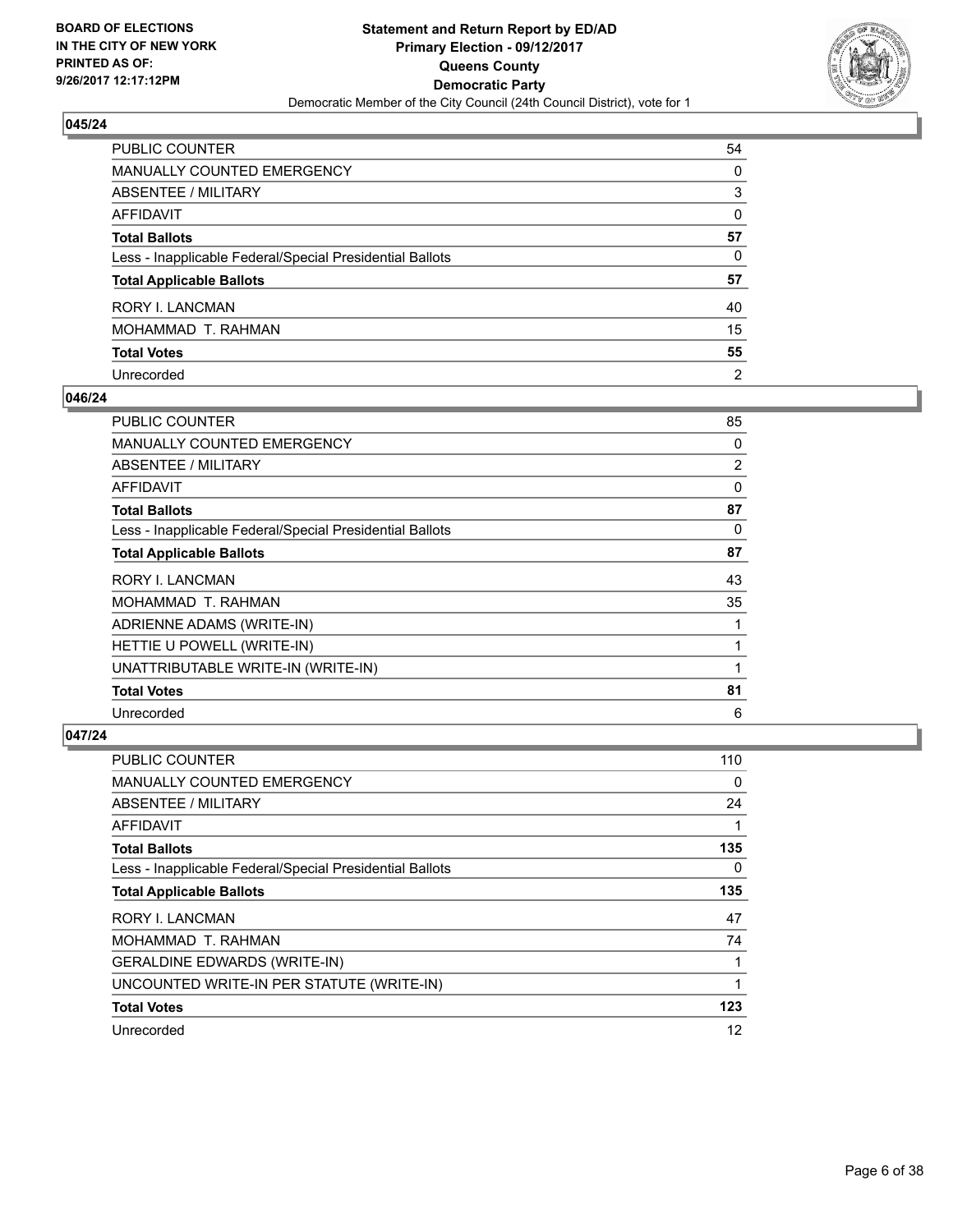

| PUBLIC COUNTER                                           | 32       |
|----------------------------------------------------------|----------|
| MANUALLY COUNTED EMERGENCY                               | 0        |
| ABSENTEE / MILITARY                                      | 0        |
| AFFIDAVIT                                                | 2        |
| <b>Total Ballots</b>                                     | 34       |
| Less - Inapplicable Federal/Special Presidential Ballots | $\Omega$ |
| <b>Total Applicable Ballots</b>                          | 34       |
| RORY I. LANCMAN                                          | 9        |
| MOHAMMAD T. RAHMAN                                       | 25       |
| <b>Total Votes</b>                                       | 34       |

#### **049/24**

| <b>PUBLIC COUNTER</b>                                    | 123 |
|----------------------------------------------------------|-----|
| <b>MANUALLY COUNTED EMERGENCY</b>                        | 0   |
| ABSENTEE / MILITARY                                      |     |
| AFFIDAVIT                                                | 0   |
| <b>Total Ballots</b>                                     | 124 |
| Less - Inapplicable Federal/Special Presidential Ballots | 0   |
| <b>Total Applicable Ballots</b>                          | 124 |
| <b>RORY I. LANCMAN</b>                                   | 92  |
| MOHAMMAD T. RAHMAN                                       | 23  |
| <b>Total Votes</b>                                       | 115 |
| Unrecorded                                               | 9   |
|                                                          |     |

| <b>PUBLIC COUNTER</b>                                    | 64             |
|----------------------------------------------------------|----------------|
| <b>MANUALLY COUNTED EMERGENCY</b>                        | 0              |
| ABSENTEE / MILITARY                                      | $\overline{2}$ |
| <b>AFFIDAVIT</b>                                         |                |
| <b>Total Ballots</b>                                     | 67             |
| Less - Inapplicable Federal/Special Presidential Ballots | 0              |
| <b>Total Applicable Ballots</b>                          | 67             |
| <b>RORY I. LANCMAN</b>                                   | 28             |
| MOHAMMAD T. RAHMAN                                       | 35             |
| HILLARY CLINTON (WRITE-IN)                               |                |
| UNATTRIBUTABLE WRITE-IN (WRITE-IN)                       |                |
| <b>Total Votes</b>                                       | 65             |
| Unrecorded                                               | 2              |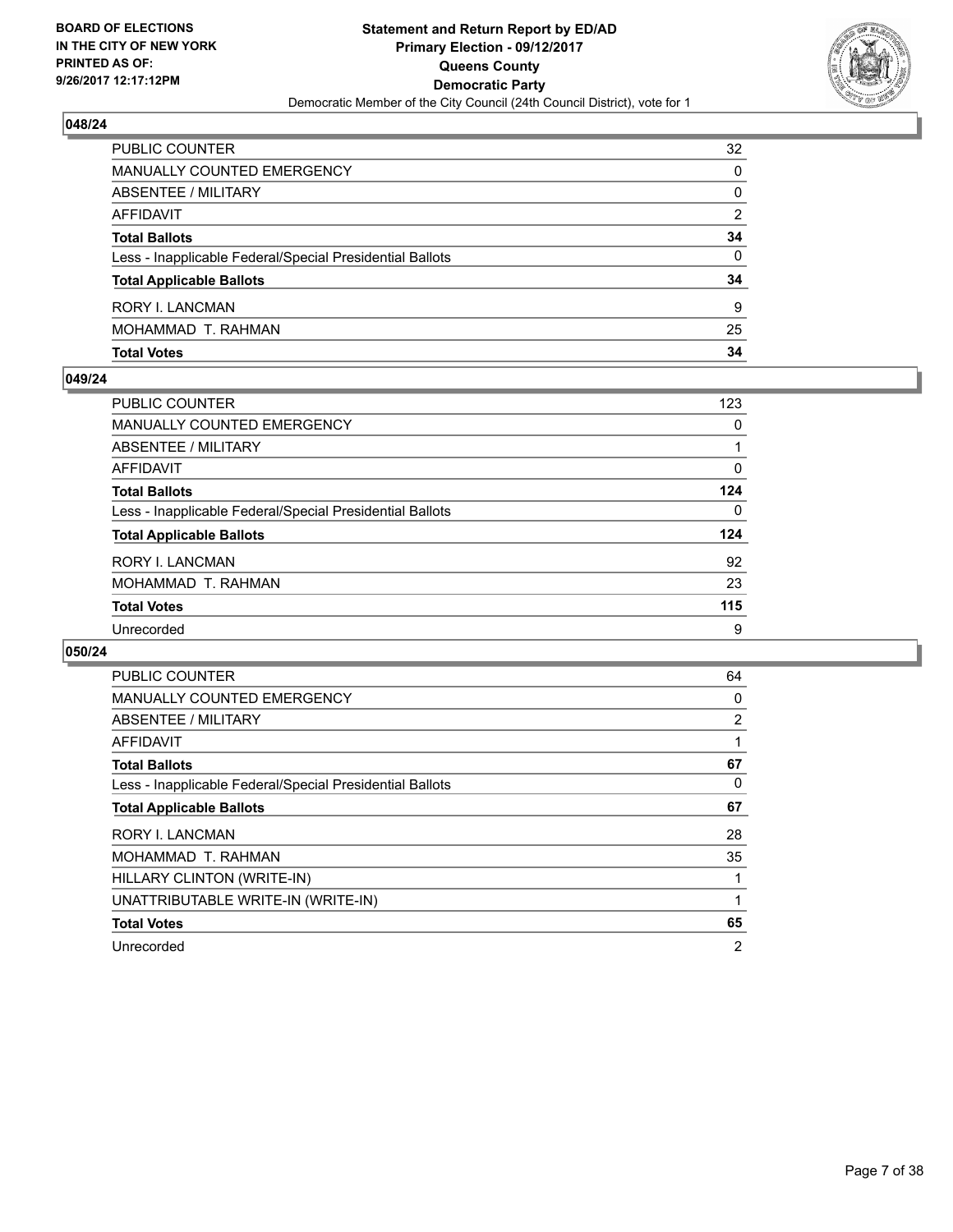

| <b>PUBLIC COUNTER</b>                                    | 126            |
|----------------------------------------------------------|----------------|
| <b>MANUALLY COUNTED EMERGENCY</b>                        | 0              |
| ABSENTEE / MILITARY                                      | 2              |
| AFFIDAVIT                                                |                |
| <b>Total Ballots</b>                                     | 129            |
| Less - Inapplicable Federal/Special Presidential Ballots | 0              |
| <b>Total Applicable Ballots</b>                          | 129            |
| <b>RORY I. LANCMAN</b>                                   | 19             |
| MOHAMMAD T. RAHMAN                                       | 105            |
| ANTONIO REYNOSO (WRITE-IN)                               |                |
| DAVID REYNOZO (WRITE-IN)                                 | $\overline{2}$ |
| UNATTRIBUTABLE WRITE-IN (WRITE-IN)                       |                |
| <b>Total Votes</b>                                       | 128            |
| Unrecorded                                               | 1              |

## **052/24**

| <b>PUBLIC COUNTER</b>                                    | 62 |
|----------------------------------------------------------|----|
| <b>MANUALLY COUNTED EMERGENCY</b>                        | 0  |
| ABSENTEE / MILITARY                                      |    |
| <b>AFFIDAVIT</b>                                         | 0  |
| <b>Total Ballots</b>                                     | 63 |
| Less - Inapplicable Federal/Special Presidential Ballots | 0  |
| <b>Total Applicable Ballots</b>                          | 63 |
| RORY I. LANCMAN                                          | 28 |
| MOHAMMAD T. RAHMAN                                       | 32 |
| <b>Total Votes</b>                                       | 60 |
| Unrecorded                                               | 3  |

| <b>PUBLIC COUNTER</b>                                    | 79       |
|----------------------------------------------------------|----------|
| MANUALLY COUNTED EMERGENCY                               | 0        |
| ABSENTEE / MILITARY                                      | 3        |
| AFFIDAVIT                                                | 0        |
| <b>Total Ballots</b>                                     | 82       |
| Less - Inapplicable Federal/Special Presidential Ballots | $\Omega$ |
| <b>Total Applicable Ballots</b>                          | 82       |
| <b>RORY I. LANCMAN</b>                                   | 25       |
| MOHAMMAD T. RAHMAN                                       | 53       |
| <b>Total Votes</b>                                       | 78       |
| Unrecorded                                               | 4        |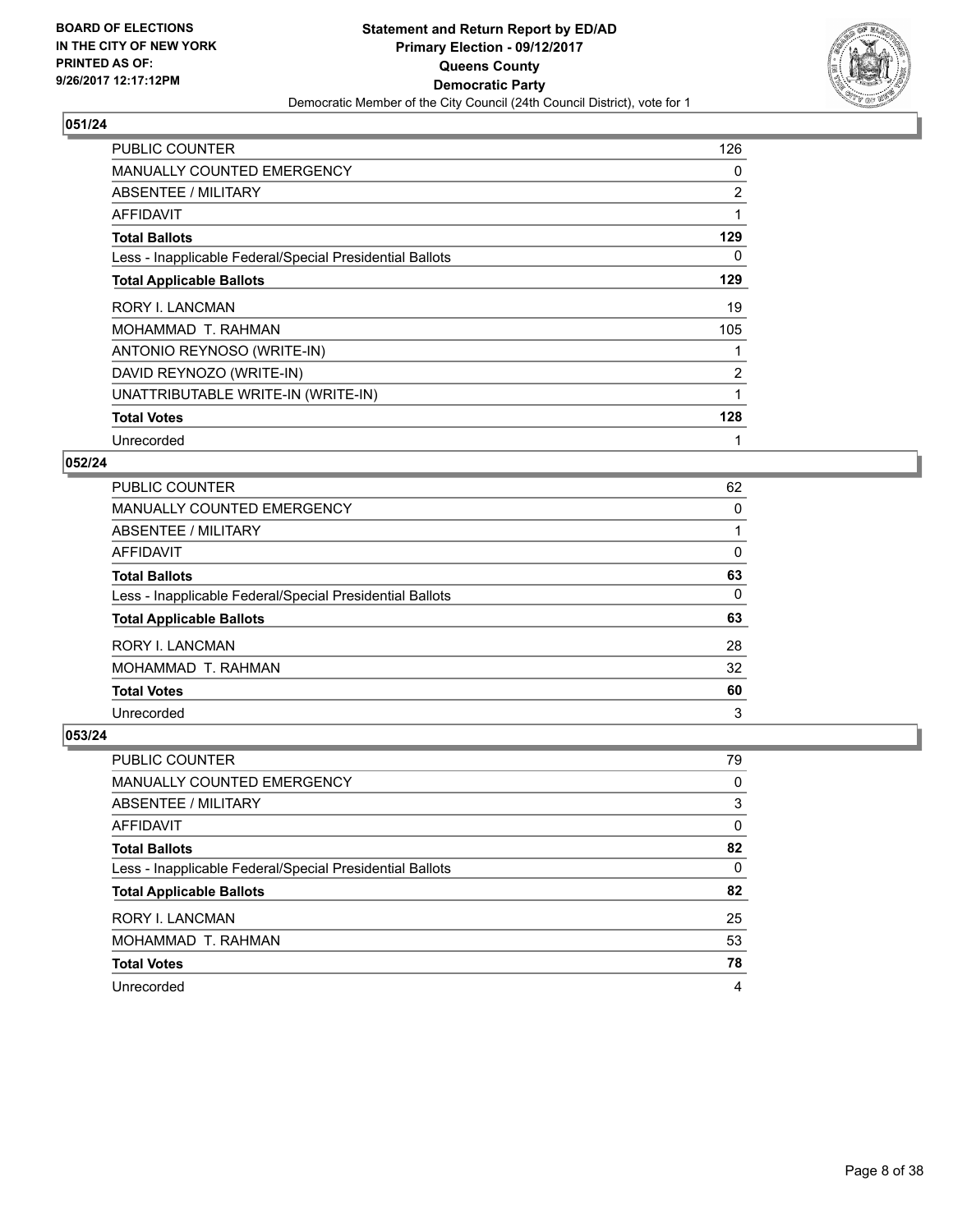

| PUBLIC COUNTER                                           | 117 |
|----------------------------------------------------------|-----|
| <b>MANUALLY COUNTED EMERGENCY</b>                        | 0   |
| ABSENTEE / MILITARY                                      | 2   |
| AFFIDAVIT                                                |     |
| <b>Total Ballots</b>                                     | 120 |
| Less - Inapplicable Federal/Special Presidential Ballots | 0   |
| <b>Total Applicable Ballots</b>                          | 120 |
| <b>RORY I. LANCMAN</b>                                   | 43  |
| MOHAMMAD T. RAHMAN                                       | 72  |
| UNATTRIBUTABLE WRITE-IN (WRITE-IN)                       | 1   |
| <b>Total Votes</b>                                       | 116 |
| Unrecorded                                               | 4   |

## **055/24**

| <b>PUBLIC COUNTER</b>                                    | 138            |
|----------------------------------------------------------|----------------|
| <b>MANUALLY COUNTED EMERGENCY</b>                        | 0              |
| ABSENTEE / MILITARY                                      | $\overline{2}$ |
| AFFIDAVIT                                                | 2              |
| <b>Total Ballots</b>                                     | 142            |
| Less - Inapplicable Federal/Special Presidential Ballots | 0              |
| <b>Total Applicable Ballots</b>                          | 142            |
| <b>RORY I. LANCMAN</b>                                   | 23             |
| MOHAMMAD T. RAHMAN                                       | 117            |
| UNCOUNTED WRITE-IN PER STATUTE (WRITE-IN)                |                |
| <b>Total Votes</b>                                       | 141            |
| Unrecorded                                               |                |
| . <b>.</b>                                               |                |

## **056/24 COMBINED into: 036/24**

| <b>PUBLIC COUNTER</b>                                    | 13 |
|----------------------------------------------------------|----|
| MANUALLY COUNTED EMERGENCY                               | 0  |
| ABSENTEE / MILITARY                                      | 0  |
| AFFIDAVIT                                                | 0  |
| <b>Total Ballots</b>                                     | 13 |
| Less - Inapplicable Federal/Special Presidential Ballots | 0  |
| <b>Total Applicable Ballots</b>                          | 13 |
| <b>RORY I. LANCMAN</b>                                   | 8  |
| MOHAMMAD T. RAHMAN                                       | 4  |
| <b>Total Votes</b>                                       | 12 |
| Unrecorded                                               | 1  |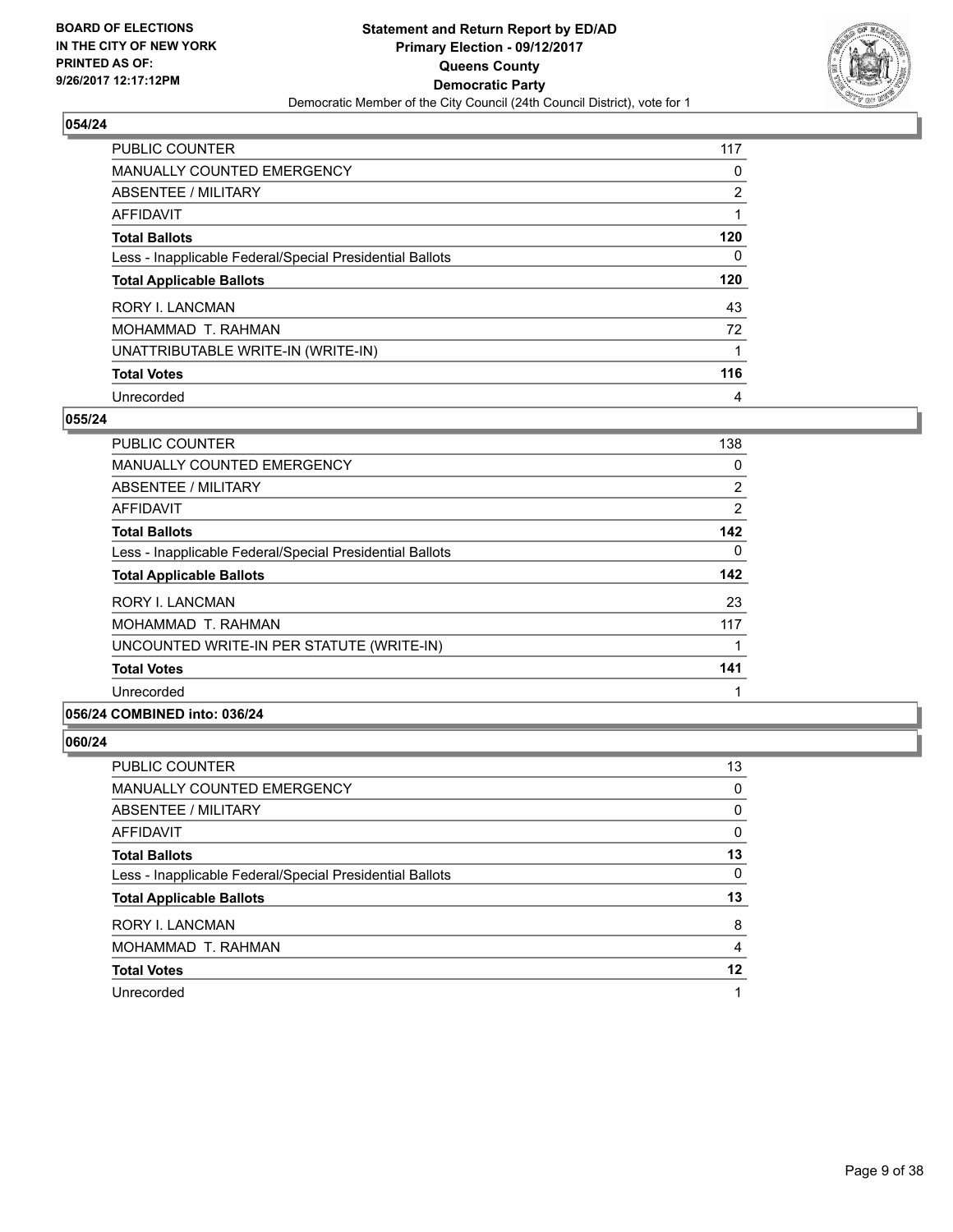

| PUBLIC COUNTER                                           | 102          |
|----------------------------------------------------------|--------------|
| MANUALLY COUNTED EMERGENCY                               | 0            |
| ABSENTEE / MILITARY                                      | 2            |
| AFFIDAVIT                                                | $\mathbf{0}$ |
| Total Ballots                                            | 104          |
| Less - Inapplicable Federal/Special Presidential Ballots | $\Omega$     |
| <b>Total Applicable Ballots</b>                          | 104          |
| RORY I. LANCMAN                                          | 28           |
| MOHAMMAD T. RAHMAN                                       | 73           |
| <b>Total Votes</b>                                       | 101          |
| Unrecorded                                               | 3            |

## **067/24**

| <b>PUBLIC COUNTER</b>                                    | 80             |
|----------------------------------------------------------|----------------|
| <b>MANUALLY COUNTED EMERGENCY</b>                        | 0              |
| ABSENTEE / MILITARY                                      | 3              |
| AFFIDAVIT                                                | 0              |
| <b>Total Ballots</b>                                     | 83             |
| Less - Inapplicable Federal/Special Presidential Ballots | 0              |
| <b>Total Applicable Ballots</b>                          | 83             |
| <b>RORY I. LANCMAN</b>                                   | 21             |
| MOHAMMAD T. RAHMAN                                       | 59             |
| ALVARO NOBOU (WRITE-IN)                                  |                |
| <b>Total Votes</b>                                       | 81             |
| Unrecorded                                               | $\overline{2}$ |

| <b>PUBLIC COUNTER</b>                                    | 68             |
|----------------------------------------------------------|----------------|
| <b>MANUALLY COUNTED EMERGENCY</b>                        | 0              |
| ABSENTEE / MILITARY                                      | 0              |
| AFFIDAVIT                                                |                |
| <b>Total Ballots</b>                                     | 69             |
| Less - Inapplicable Federal/Special Presidential Ballots | 0              |
| <b>Total Applicable Ballots</b>                          | 69             |
| <b>RORY I. LANCMAN</b>                                   | 23             |
| MOHAMMAD T. RAHMAN                                       | 44             |
| <b>Total Votes</b>                                       | 67             |
| Unrecorded                                               | $\overline{2}$ |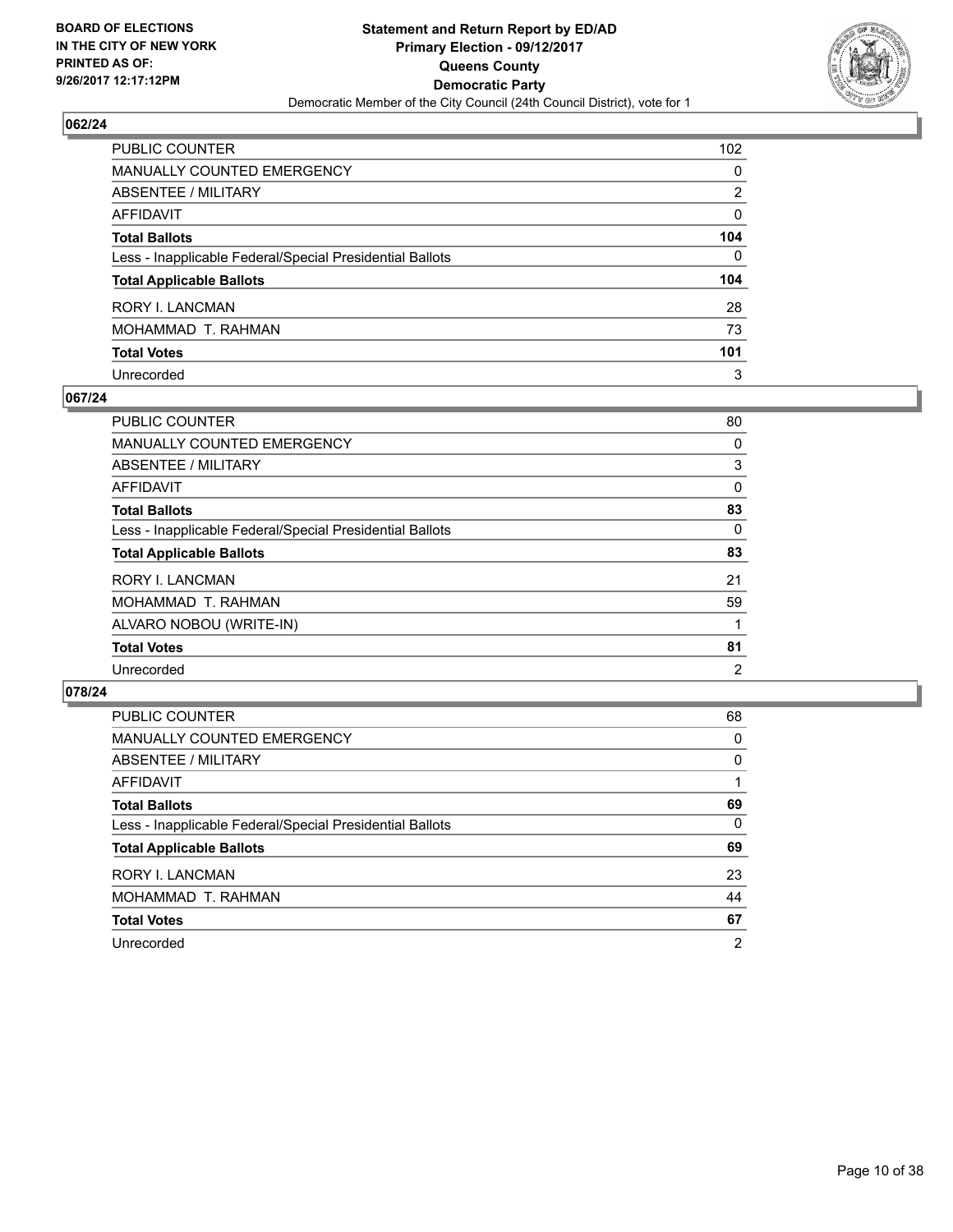

| PUBLIC COUNTER                                           | 60           |
|----------------------------------------------------------|--------------|
| MANUALLY COUNTED EMERGENCY                               | 0            |
| ABSENTEE / MILITARY                                      | 0            |
| AFFIDAVIT                                                | $\mathbf{0}$ |
| Total Ballots                                            | 60           |
| Less - Inapplicable Federal/Special Presidential Ballots | 0            |
| <b>Total Applicable Ballots</b>                          | 60           |
| RORY I. LANCMAN                                          | 26           |
| MOHAMMAD T. RAHMAN                                       | 31           |
| <b>Total Votes</b>                                       | 57           |
| Unrecorded                                               | 3            |

#### **086/24**

| <b>PUBLIC COUNTER</b>                                    | 35 |
|----------------------------------------------------------|----|
| <b>MANUALLY COUNTED EMERGENCY</b>                        | 0  |
| ABSENTEE / MILITARY                                      | 3  |
| AFFIDAVIT                                                | 2  |
| <b>Total Ballots</b>                                     | 40 |
| Less - Inapplicable Federal/Special Presidential Ballots | 0  |
| <b>Total Applicable Ballots</b>                          | 40 |
| <b>RORY I. LANCMAN</b>                                   | 13 |
| MOHAMMAD T. RAHMAN                                       | 22 |
| <b>Total Votes</b>                                       | 35 |
| Unrecorded                                               | 5  |

| <b>PUBLIC COUNTER</b>                                    | 29 |
|----------------------------------------------------------|----|
| <b>MANUALLY COUNTED EMERGENCY</b>                        | 0  |
| ABSENTEE / MILITARY                                      | 0  |
| AFFIDAVIT                                                |    |
| <b>Total Ballots</b>                                     | 30 |
| Less - Inapplicable Federal/Special Presidential Ballots | 0  |
| <b>Total Applicable Ballots</b>                          | 30 |
| RORY I. LANCMAN                                          | 25 |
| MOHAMMAD T. RAHMAN                                       | 5  |
| <b>Total Votes</b>                                       | 30 |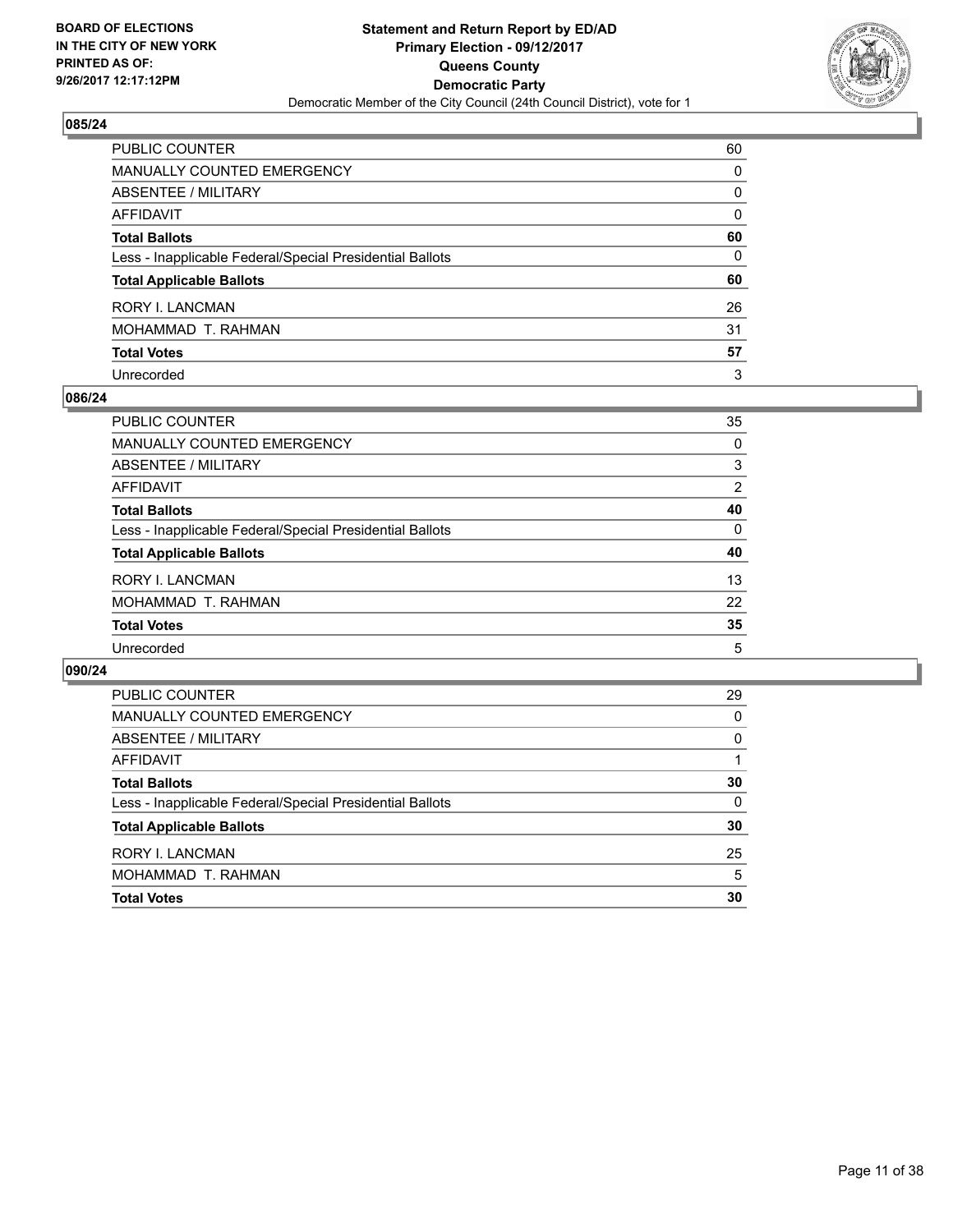

| <b>PUBLIC COUNTER</b>                                    | 44 |
|----------------------------------------------------------|----|
| MANUALLY COUNTED EMERGENCY                               | 0  |
| ABSENTEE / MILITARY                                      | 3  |
| AFFIDAVIT                                                |    |
| <b>Total Ballots</b>                                     | 48 |
| Less - Inapplicable Federal/Special Presidential Ballots | 0  |
| <b>Total Applicable Ballots</b>                          | 48 |
| RORY I. LANCMAN                                          | 41 |
| MOHAMMAD T. RAHMAN                                       |    |
| <b>Total Votes</b>                                       | 48 |

#### **002/25**

| PUBLIC COUNTER                                           | 8 |
|----------------------------------------------------------|---|
| <b>MANUALLY COUNTED EMERGENCY</b>                        | 0 |
| ABSENTEE / MILITARY                                      | 0 |
| <b>AFFIDAVIT</b>                                         | 0 |
| <b>Total Ballots</b>                                     | 8 |
| Less - Inapplicable Federal/Special Presidential Ballots | 0 |
| <b>Total Applicable Ballots</b>                          | 8 |
| <b>RORY I. LANCMAN</b>                                   | 5 |
| MOHAMMAD T. RAHMAN                                       | 0 |
| <b>Total Votes</b>                                       | 5 |
| Unrecorded                                               | 3 |
|                                                          |   |

| <b>PUBLIC COUNTER</b>                                    | 84 |
|----------------------------------------------------------|----|
| MANUALLY COUNTED EMERGENCY                               | 0  |
| ABSENTEE / MILITARY                                      | 3  |
| AFFIDAVIT                                                | 2  |
| <b>Total Ballots</b>                                     | 89 |
| Less - Inapplicable Federal/Special Presidential Ballots | 0  |
| <b>Total Applicable Ballots</b>                          | 89 |
| <b>RORY I. LANCMAN</b>                                   | 62 |
| MOHAMMAD T. RAHMAN                                       | 20 |
| <b>Total Votes</b>                                       | 82 |
| Unrecorded                                               | 7  |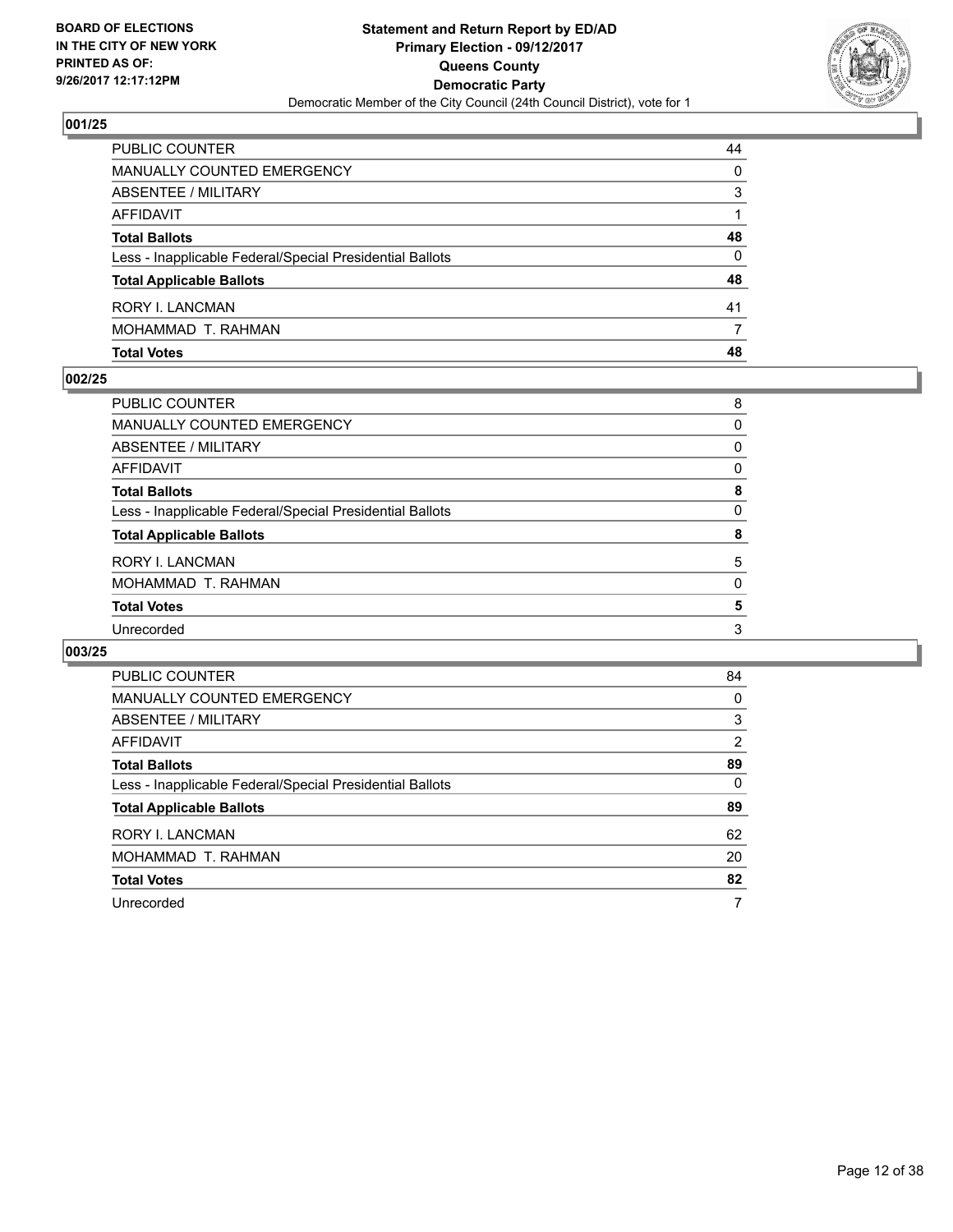

| PUBLIC COUNTER                                           | 60       |
|----------------------------------------------------------|----------|
| MANUALLY COUNTED EMERGENCY                               | $\Omega$ |
| <b>ABSENTEE / MILITARY</b>                               | $\Omega$ |
| <b>AFFIDAVIT</b>                                         | $\Omega$ |
| <b>Total Ballots</b>                                     | 60       |
| Less - Inapplicable Federal/Special Presidential Ballots | 0        |
| <b>Total Applicable Ballots</b>                          | 60       |
| RORY I. LANCMAN                                          | 46       |
| MOHAMMAD T. RAHMAN                                       | 10       |
| <b>Total Votes</b>                                       | 56       |
| Unrecorded                                               | 4        |

## **005/25**

| PUBLIC COUNTER                                           | 12 |
|----------------------------------------------------------|----|
| MANUALLY COUNTED EMERGENCY                               | 0  |
| ABSENTEE / MILITARY                                      | 0  |
| AFFIDAVIT                                                | 0  |
| <b>Total Ballots</b>                                     | 12 |
| Less - Inapplicable Federal/Special Presidential Ballots | 0  |
| <b>Total Applicable Ballots</b>                          | 12 |
| RORY I. LANCMAN                                          | 10 |
| MOHAMMAD T. RAHMAN                                       |    |
| <b>Total Votes</b>                                       | 11 |
| Unrecorded                                               |    |

| <b>PUBLIC COUNTER</b>                                    | 28 |
|----------------------------------------------------------|----|
| <b>MANUALLY COUNTED EMERGENCY</b>                        | 0  |
| ABSENTEE / MILITARY                                      | 23 |
| AFFIDAVIT                                                | 0  |
| <b>Total Ballots</b>                                     | 51 |
| Less - Inapplicable Federal/Special Presidential Ballots | 0  |
| <b>Total Applicable Ballots</b>                          | 51 |
| <b>RORY I. LANCMAN</b>                                   | 32 |
| MOHAMMAD T. RAHMAN                                       | 16 |
| <b>Total Votes</b>                                       | 48 |
| Unrecorded                                               | 3  |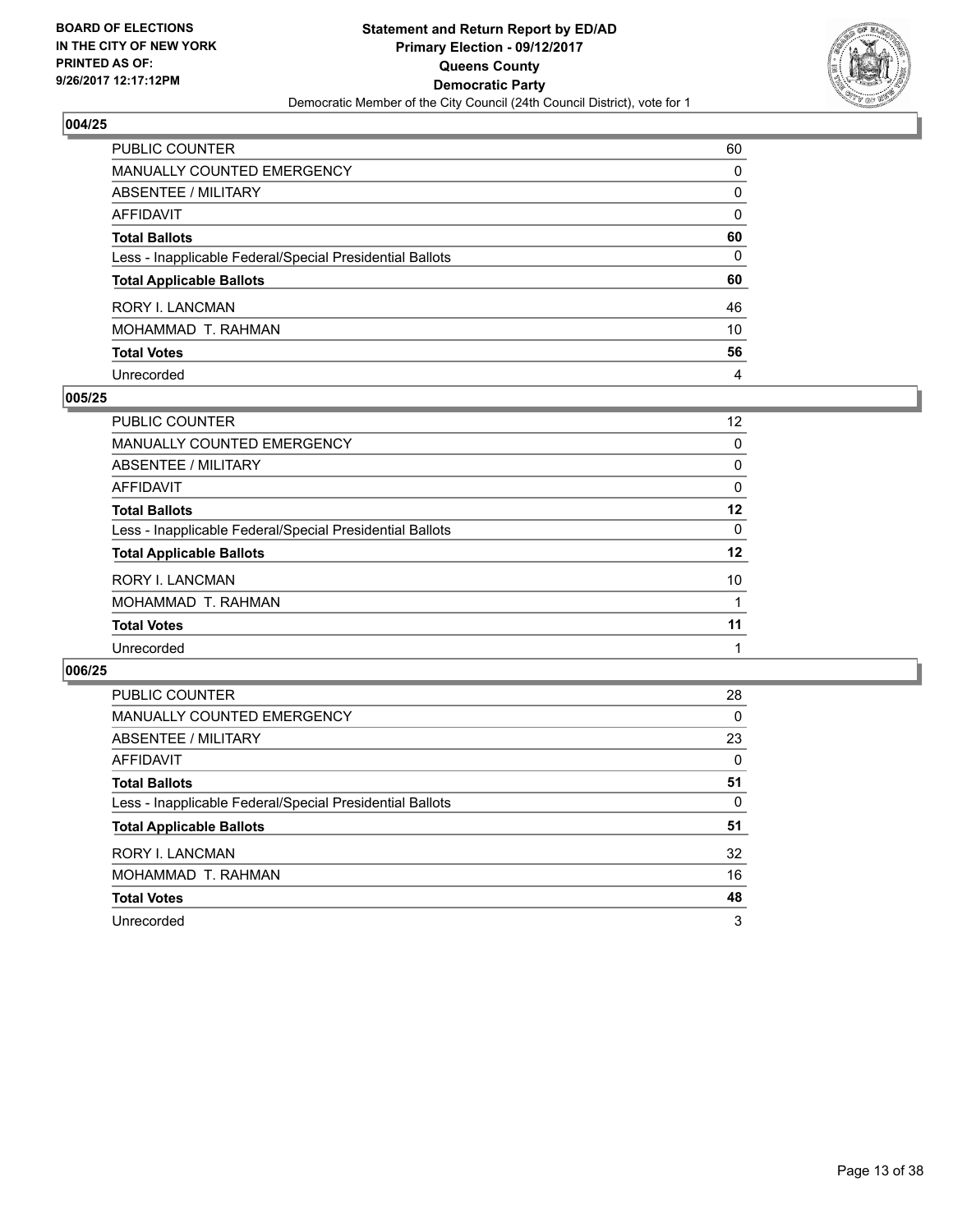

| <b>PUBLIC COUNTER</b>                                    | 50             |
|----------------------------------------------------------|----------------|
| <b>MANUALLY COUNTED EMERGENCY</b>                        | 0              |
| ABSENTEE / MILITARY                                      |                |
| AFFIDAVIT                                                | 0              |
| <b>Total Ballots</b>                                     | 51             |
| Less - Inapplicable Federal/Special Presidential Ballots | 0              |
| <b>Total Applicable Ballots</b>                          | 51             |
| <b>RORY I. LANCMAN</b>                                   | 32             |
| MOHAMMAD T. RAHMAN                                       | 15             |
| UNATTRIBUTABLE WRITE-IN (WRITE-IN)                       | 2              |
| <b>Total Votes</b>                                       | 49             |
| Unrecorded                                               | $\overline{2}$ |

#### **008/25**

| PUBLIC COUNTER                                           | 47       |
|----------------------------------------------------------|----------|
| MANUALLY COUNTED EMERGENCY                               | 0        |
| ABSENTEE / MILITARY                                      |          |
| AFFIDAVIT                                                | 0        |
| <b>Total Ballots</b>                                     | 48       |
| Less - Inapplicable Federal/Special Presidential Ballots | $\Omega$ |
| <b>Total Applicable Ballots</b>                          | 48       |
| RORY I. LANCMAN                                          | 35       |
| MOHAMMAD T. RAHMAN                                       | 13       |
| <b>Total Votes</b>                                       | 48       |

| <b>PUBLIC COUNTER</b>                                    | 13 |
|----------------------------------------------------------|----|
| <b>MANUALLY COUNTED EMERGENCY</b>                        | 0  |
| ABSENTEE / MILITARY                                      |    |
| <b>AFFIDAVIT</b>                                         | 0  |
| <b>Total Ballots</b>                                     | 14 |
| Less - Inapplicable Federal/Special Presidential Ballots | 0  |
| <b>Total Applicable Ballots</b>                          | 14 |
| <b>RORY I. LANCMAN</b>                                   | 13 |
| MOHAMMAD T. RAHMAN                                       | 0  |
| <b>Total Votes</b>                                       | 13 |
| Unrecorded                                               | 1  |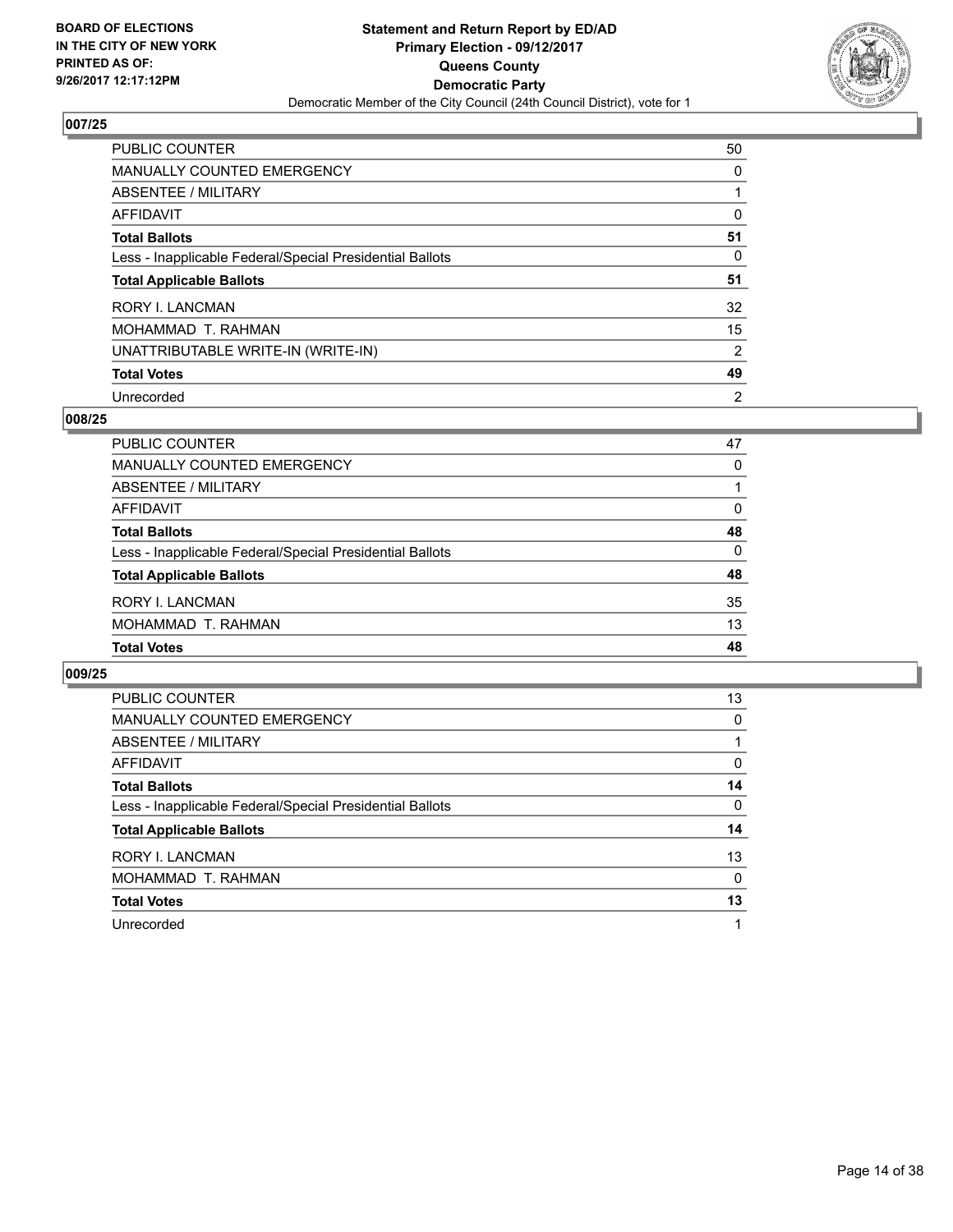

| PUBLIC COUNTER                                           | 49             |
|----------------------------------------------------------|----------------|
| MANUALLY COUNTED EMERGENCY                               | 0              |
| ABSENTEE / MILITARY                                      | 0              |
| AFFIDAVIT                                                |                |
| <b>Total Ballots</b>                                     | 50             |
| Less - Inapplicable Federal/Special Presidential Ballots | $\mathbf{0}$   |
| <b>Total Applicable Ballots</b>                          | 50             |
| RORY I. LANCMAN                                          | 47             |
| MOHAMMAD T. RAHMAN                                       |                |
| <b>Total Votes</b>                                       | 48             |
| Unrecorded                                               | $\overline{2}$ |

## **011/25**

| <b>PUBLIC COUNTER</b>                                    | 59 |
|----------------------------------------------------------|----|
| <b>MANUALLY COUNTED EMERGENCY</b>                        | 0  |
| ABSENTEE / MILITARY                                      | 3  |
| AFFIDAVIT                                                | 0  |
| <b>Total Ballots</b>                                     | 62 |
| Less - Inapplicable Federal/Special Presidential Ballots | 0  |
| <b>Total Applicable Ballots</b>                          | 62 |
| <b>RORY I. LANCMAN</b>                                   | 58 |
| MOHAMMAD T. RAHMAN                                       | 3  |
| <b>Total Votes</b>                                       | 61 |
| Unrecorded                                               |    |

| <b>PUBLIC COUNTER</b>                                    | 61 |
|----------------------------------------------------------|----|
| <b>MANUALLY COUNTED EMERGENCY</b>                        | 0  |
| ABSENTEE / MILITARY                                      | 0  |
| AFFIDAVIT                                                |    |
| <b>Total Ballots</b>                                     | 62 |
| Less - Inapplicable Federal/Special Presidential Ballots | 0  |
| <b>Total Applicable Ballots</b>                          | 62 |
| <b>RORY I. LANCMAN</b>                                   | 56 |
| MOHAMMAD T. RAHMAN                                       | 6  |
| <b>Total Votes</b>                                       | 62 |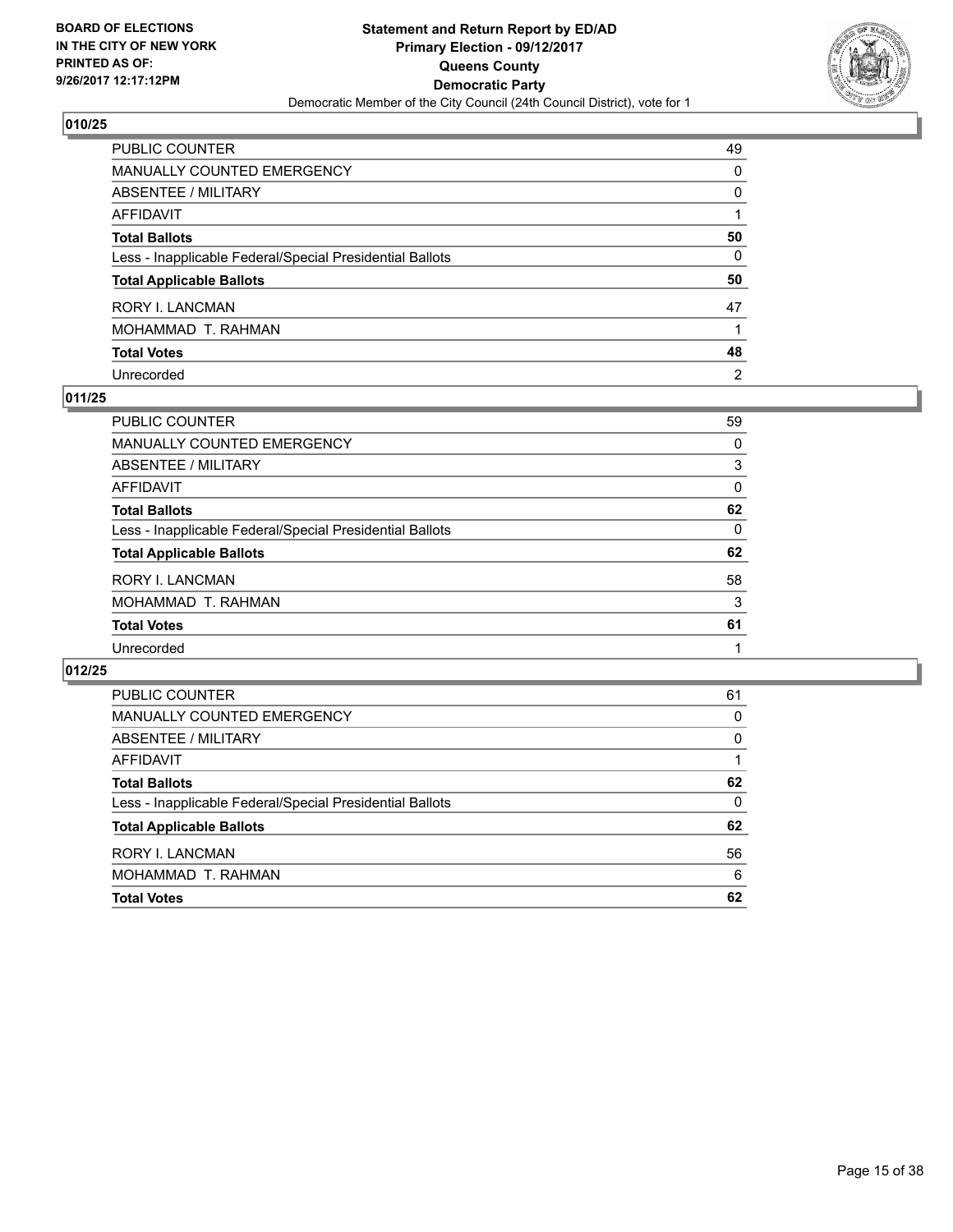

| PUBLIC COUNTER                                           | 42             |
|----------------------------------------------------------|----------------|
| MANUALLY COUNTED EMERGENCY                               | 0              |
| ABSENTEE / MILITARY                                      |                |
| AFFIDAVIT                                                | 0              |
| Total Ballots                                            | 43             |
| Less - Inapplicable Federal/Special Presidential Ballots | $\mathbf{0}$   |
| <b>Total Applicable Ballots</b>                          | 43             |
| RORY I. LANCMAN                                          | 33             |
| MOHAMMAD T. RAHMAN                                       | 8              |
| <b>Total Votes</b>                                       | 41             |
| Unrecorded                                               | $\overline{2}$ |

## **014/25**

| PUBLIC COUNTER                                           | 63 |
|----------------------------------------------------------|----|
| MANUALLY COUNTED EMERGENCY                               | 0  |
| ABSENTEE / MILITARY                                      | 2  |
| AFFIDAVIT                                                |    |
| <b>Total Ballots</b>                                     | 66 |
| Less - Inapplicable Federal/Special Presidential Ballots | 0  |
| <b>Total Applicable Ballots</b>                          | 66 |
| RORY I. LANCMAN                                          | 59 |
| MOHAMMAD T. RAHMAN                                       | 6  |
| <b>Total Votes</b>                                       | 65 |
| Unrecorded                                               |    |

| <b>PUBLIC COUNTER</b>                                    | 53             |
|----------------------------------------------------------|----------------|
| <b>MANUALLY COUNTED EMERGENCY</b>                        | 0              |
| ABSENTEE / MILITARY                                      | $\overline{2}$ |
| AFFIDAVIT                                                | 0              |
| <b>Total Ballots</b>                                     | 55             |
| Less - Inapplicable Federal/Special Presidential Ballots | 0              |
| <b>Total Applicable Ballots</b>                          | 55             |
| <b>RORY I. LANCMAN</b>                                   | 47             |
| MOHAMMAD T. RAHMAN                                       | 5              |
| <b>Total Votes</b>                                       | 52             |
| Unrecorded                                               |                |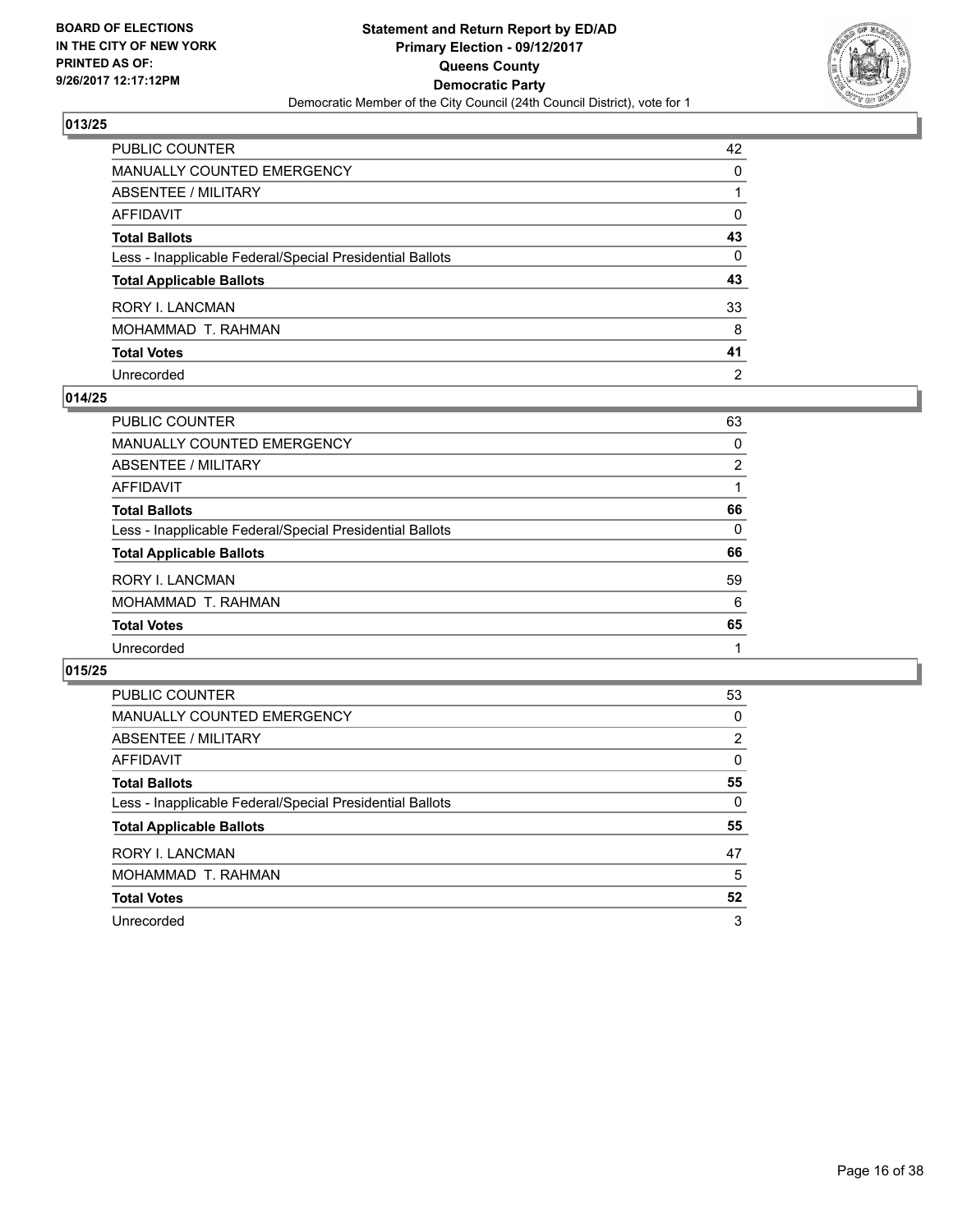

| PUBLIC COUNTER                                           | 52           |
|----------------------------------------------------------|--------------|
| MANUALLY COUNTED EMERGENCY                               | 0            |
| ABSENTEE / MILITARY                                      | 3            |
| AFFIDAVIT                                                | $\mathbf{0}$ |
| Total Ballots                                            | 55           |
| Less - Inapplicable Federal/Special Presidential Ballots | $\mathbf{0}$ |
| <b>Total Applicable Ballots</b>                          | 55           |
| RORY I. LANCMAN                                          | 44           |
| MOHAMMAD T. RAHMAN                                       | 4            |
| <b>Total Votes</b>                                       | 48           |
| Unrecorded                                               | 7            |

## **060/25**

| <b>PUBLIC COUNTER</b>                                    | 34 |
|----------------------------------------------------------|----|
| <b>MANUALLY COUNTED EMERGENCY</b>                        | 0  |
| ABSENTEE / MILITARY                                      | 0  |
| AFFIDAVIT                                                |    |
| <b>Total Ballots</b>                                     | 35 |
| Less - Inapplicable Federal/Special Presidential Ballots | 0  |
| <b>Total Applicable Ballots</b>                          | 35 |
| <b>RORY I. LANCMAN</b>                                   | 27 |
| MOHAMMAD T. RAHMAN                                       | 7  |
| VYTAUTAS VILENISKIS (WRITE-IN)                           |    |
| <b>Total Votes</b>                                       | 35 |

| PUBLIC COUNTER                                           | 54             |
|----------------------------------------------------------|----------------|
| <b>MANUALLY COUNTED EMERGENCY</b>                        | 0              |
| ABSENTEE / MILITARY                                      | $\overline{2}$ |
| AFFIDAVIT                                                | 0              |
| <b>Total Ballots</b>                                     | 56             |
| Less - Inapplicable Federal/Special Presidential Ballots | 0              |
| <b>Total Applicable Ballots</b>                          | 56             |
| RORY I. LANCMAN                                          | 32             |
| MOHAMMAD T. RAHMAN                                       | 17             |
| <b>Total Votes</b>                                       | 49             |
| Unrecorded                                               | 7              |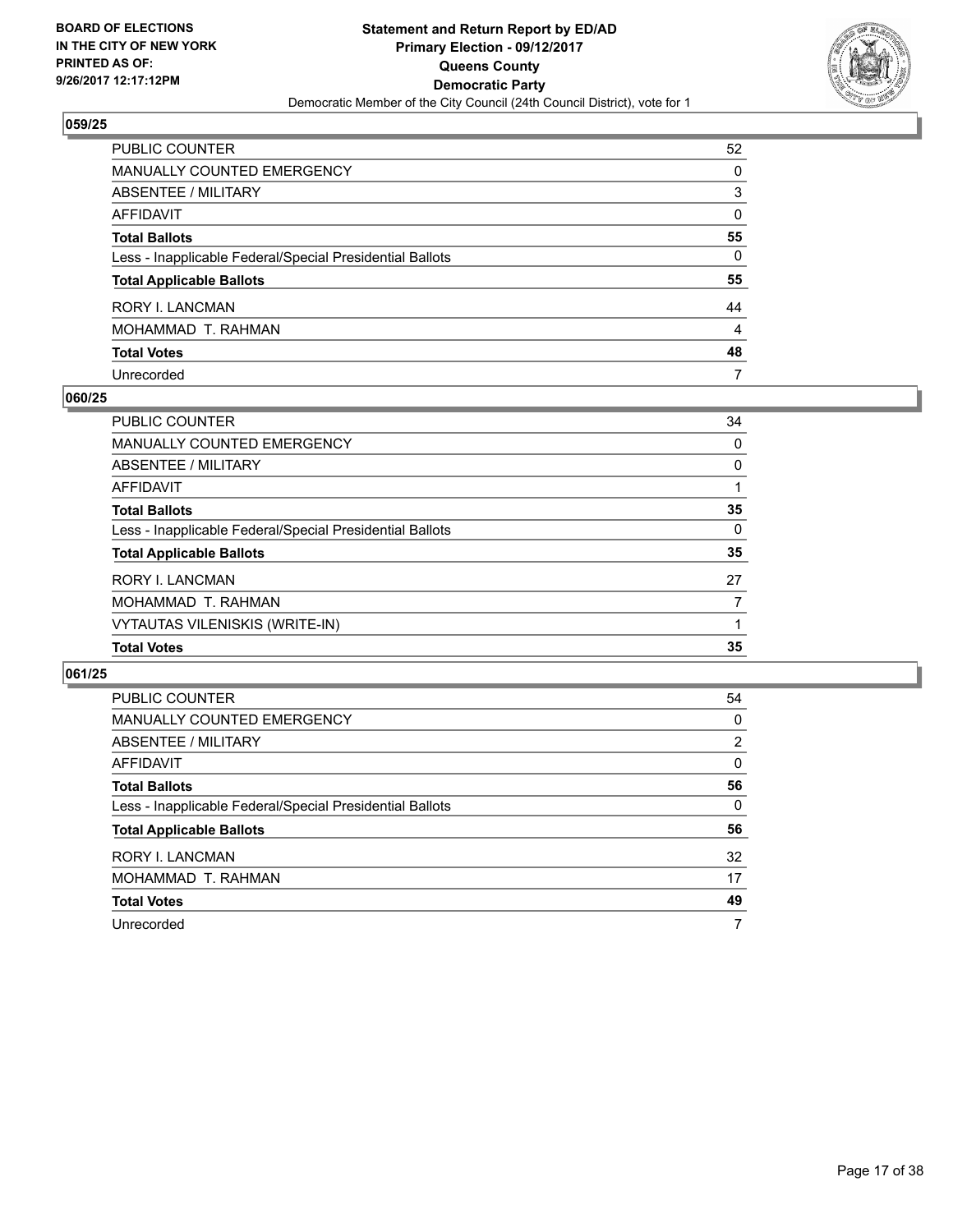

| PUBLIC COUNTER                                           | 43                |
|----------------------------------------------------------|-------------------|
| <b>MANUALLY COUNTED EMERGENCY</b>                        | 0                 |
| ABSENTEE / MILITARY                                      | 3                 |
| AFFIDAVIT                                                |                   |
| <b>Total Ballots</b>                                     | 47                |
| Less - Inapplicable Federal/Special Presidential Ballots | 0                 |
| <b>Total Applicable Ballots</b>                          | 47                |
| RORY I. LANCMAN                                          | 27                |
| MOHAMMAD T. RAHMAN                                       | $12 \overline{ }$ |
| PETER KOO (WRITE-IN)                                     |                   |
| <b>Total Votes</b>                                       | 40                |
| Unrecorded                                               | 7                 |

#### **063/25**

| <b>PUBLIC COUNTER</b>                                    | 34       |
|----------------------------------------------------------|----------|
| MANUALLY COUNTED EMERGENCY                               | 0        |
| ABSENTEE / MILITARY                                      |          |
| AFFIDAVIT                                                | 3        |
| <b>Total Ballots</b>                                     | 38       |
| Less - Inapplicable Federal/Special Presidential Ballots | 0        |
| <b>Total Applicable Ballots</b>                          | 38       |
| <b>RORY I. LANCMAN</b>                                   | 28       |
| MOHAMMAD T. RAHMAN                                       | $\Omega$ |
| <b>Total Votes</b>                                       | 28       |
| Unrecorded                                               | 10       |

| <b>PUBLIC COUNTER</b>                                    | 36             |
|----------------------------------------------------------|----------------|
| MANUALLY COUNTED EMERGENCY                               | 0              |
| ABSENTEE / MILITARY                                      | 0              |
| AFFIDAVIT                                                | 0              |
| <b>Total Ballots</b>                                     | 36             |
| Less - Inapplicable Federal/Special Presidential Ballots | $\Omega$       |
| <b>Total Applicable Ballots</b>                          | 36             |
| <b>RORY I. LANCMAN</b>                                   | 22             |
| MOHAMMAD T. RAHMAN                                       | 9              |
| PETER KOO (WRITE-IN)                                     | $\overline{2}$ |
| <b>Total Votes</b>                                       | 33             |
| Unrecorded                                               | 3              |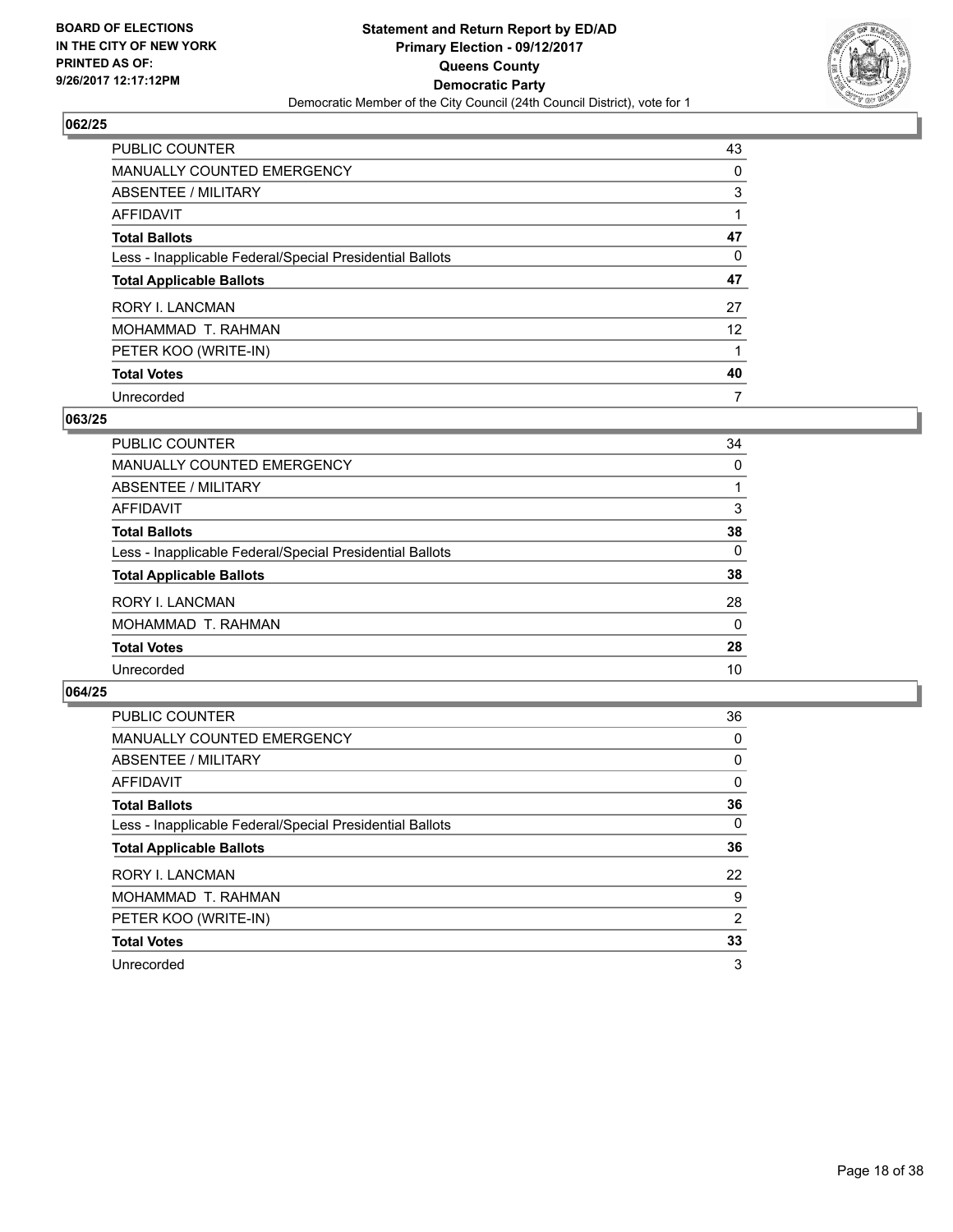

| PUBLIC COUNTER                                           | 25             |
|----------------------------------------------------------|----------------|
| <b>MANUALLY COUNTED EMERGENCY</b>                        | $\mathbf{0}$   |
| <b>ABSENTEE / MILITARY</b>                               | 0              |
| <b>AFFIDAVIT</b>                                         | $\mathbf{0}$   |
| <b>Total Ballots</b>                                     | 25             |
| Less - Inapplicable Federal/Special Presidential Ballots | $\mathbf{0}$   |
| <b>Total Applicable Ballots</b>                          | 25             |
| RORY I. LANCMAN                                          | 21             |
| MOHAMMAD T. RAHMAN                                       | 2              |
| <b>Total Votes</b>                                       | 23             |
| Unrecorded                                               | $\overline{2}$ |

## **070/25**

| PUBLIC COUNTER                                           | 36 |
|----------------------------------------------------------|----|
| <b>MANUALLY COUNTED EMERGENCY</b>                        | 0  |
| ABSENTEE / MILITARY                                      | 0  |
| AFFIDAVIT                                                | 0  |
| <b>Total Ballots</b>                                     | 36 |
| Less - Inapplicable Federal/Special Presidential Ballots | 0  |
| <b>Total Applicable Ballots</b>                          | 36 |
| <b>RORY I. LANCMAN</b>                                   | 19 |
| MOHAMMAD T. RAHMAN                                       | 4  |
| <b>Total Votes</b>                                       | 23 |
| Unrecorded                                               | 13 |

| <b>PUBLIC COUNTER</b>                                    | 40 |
|----------------------------------------------------------|----|
| <b>MANUALLY COUNTED EMERGENCY</b>                        | 0  |
| ABSENTEE / MILITARY                                      | 2  |
| <b>AFFIDAVIT</b>                                         | 0  |
| <b>Total Ballots</b>                                     | 42 |
| Less - Inapplicable Federal/Special Presidential Ballots | 0  |
| <b>Total Applicable Ballots</b>                          | 42 |
| RORY I. LANCMAN                                          | 36 |
| MOHAMMAD T. RAHMAN                                       | 5  |
| <b>Total Votes</b>                                       | 41 |
| Unrecorded                                               |    |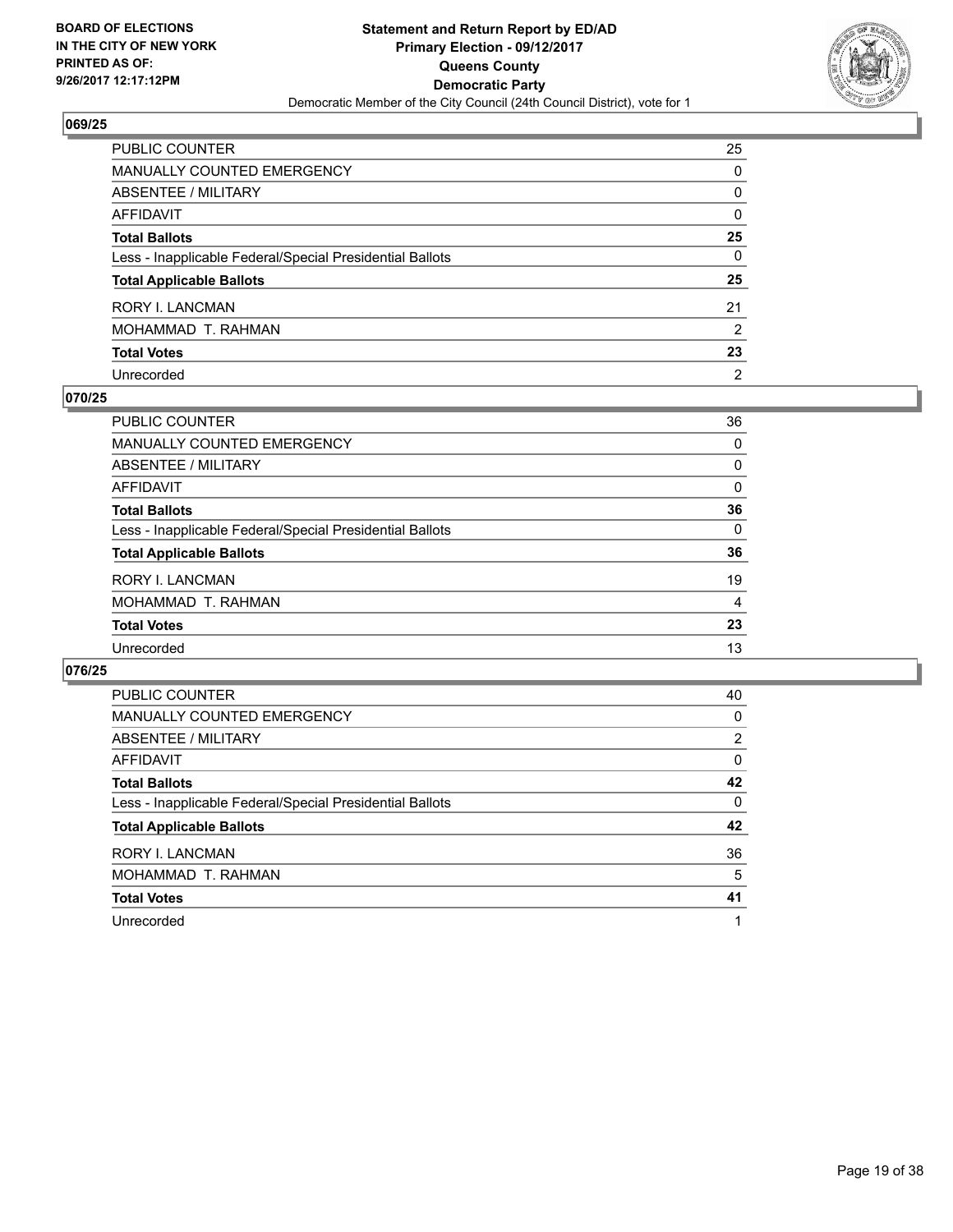

| PUBLIC COUNTER                                           | 69           |
|----------------------------------------------------------|--------------|
| <b>MANUALLY COUNTED EMERGENCY</b>                        | $\Omega$     |
| <b>ABSENTEE / MILITARY</b>                               | 3            |
| AFFIDAVIT                                                | $\mathbf{0}$ |
| <b>Total Ballots</b>                                     | 72           |
| Less - Inapplicable Federal/Special Presidential Ballots | $\mathbf{0}$ |
| <b>Total Applicable Ballots</b>                          | 72           |
| RORY I. LANCMAN                                          | 62           |
| MOHAMMAD T. RAHMAN                                       | 7            |
| <b>Total Votes</b>                                       | 69           |
| Unrecorded                                               | 3            |

## **010/27**

| PUBLIC COUNTER                                           | 3            |
|----------------------------------------------------------|--------------|
| MANUALLY COUNTED EMERGENCY                               | 0            |
| ABSENTEE / MILITARY                                      | 0            |
| AFFIDAVIT                                                | 0            |
| <b>Total Ballots</b>                                     | 3            |
| Less - Inapplicable Federal/Special Presidential Ballots | 0            |
| <b>Total Applicable Ballots</b>                          | 3            |
| RORY I. LANCMAN                                          | 2            |
| MOHAMMAD T. RAHMAN                                       | $\Omega$     |
| <b>Total Votes</b>                                       | $\mathbf{2}$ |
| Unrecorded                                               |              |
|                                                          |              |

| PUBLIC COUNTER                                           | 43 |
|----------------------------------------------------------|----|
| <b>MANUALLY COUNTED EMERGENCY</b>                        | 0  |
| ABSENTEE / MILITARY                                      | 6  |
| AFFIDAVIT                                                | 2  |
| <b>Total Ballots</b>                                     | 51 |
| Less - Inapplicable Federal/Special Presidential Ballots | 0  |
| <b>Total Applicable Ballots</b>                          | 51 |
| RORY I. LANCMAN                                          | 26 |
| MOHAMMAD T. RAHMAN                                       | 22 |
| <b>Total Votes</b>                                       | 48 |
| Unrecorded                                               | 3  |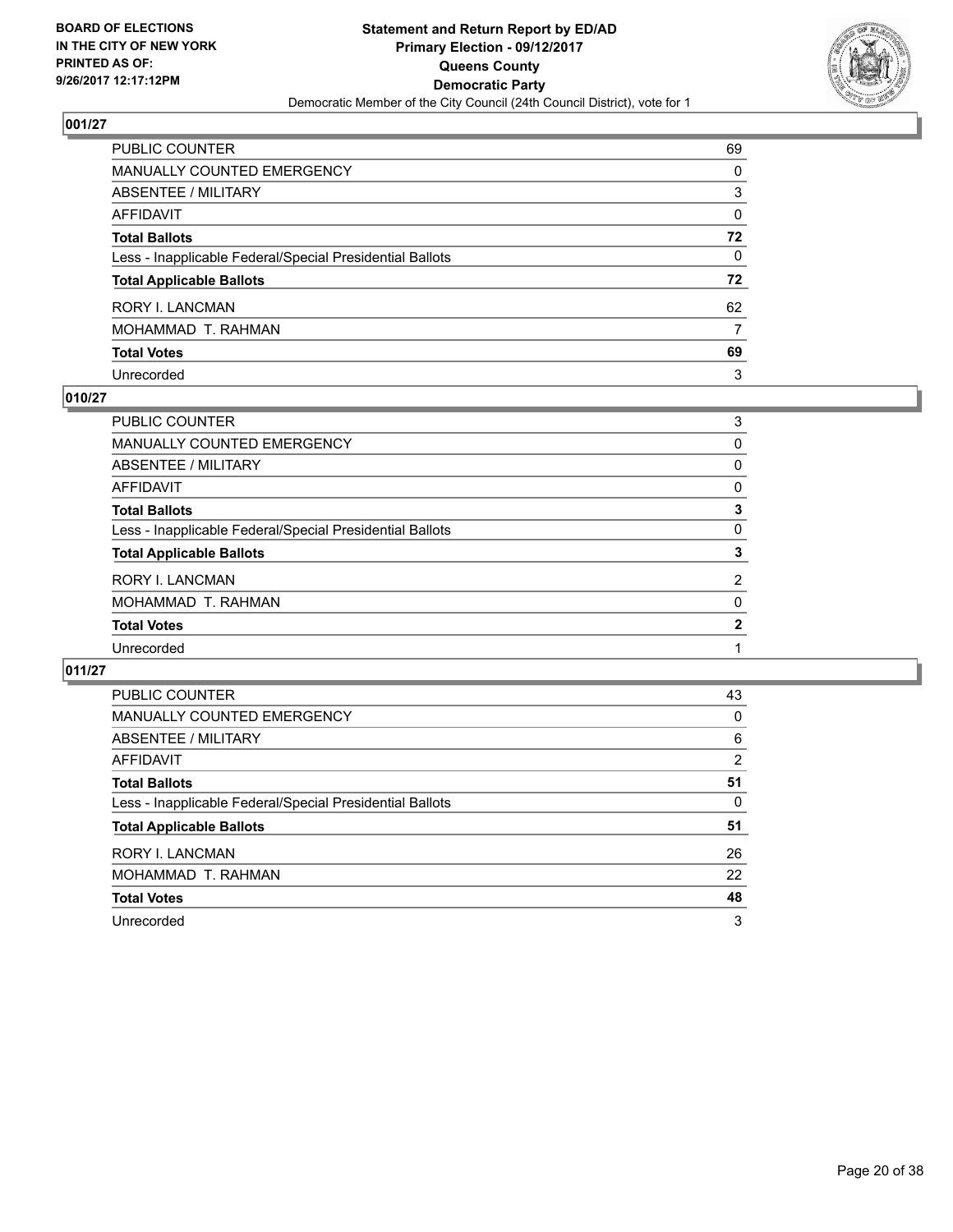

| PUBLIC COUNTER                                           | 60           |
|----------------------------------------------------------|--------------|
| MANUALLY COUNTED EMERGENCY                               | 0            |
| ABSENTEE / MILITARY                                      | $\mathbf{0}$ |
| AFFIDAVIT                                                |              |
| <b>Total Ballots</b>                                     | 61           |
| Less - Inapplicable Federal/Special Presidential Ballots | 0            |
| <b>Total Applicable Ballots</b>                          | 61           |
| RORY I. LANCMAN                                          | 39           |
| MOHAMMAD T. RAHMAN                                       | 21           |
| <b>Total Votes</b>                                       | 60           |
| Unrecorded                                               |              |

## **013/27**

| <b>PUBLIC COUNTER</b>                                    | 83 |
|----------------------------------------------------------|----|
| MANUALLY COUNTED EMERGENCY                               | 0  |
| ABSENTEE / MILITARY                                      | 5  |
| AFFIDAVIT                                                | 0  |
| <b>Total Ballots</b>                                     | 88 |
| Less - Inapplicable Federal/Special Presidential Ballots | 0  |
| <b>Total Applicable Ballots</b>                          | 88 |
| <b>RORY I. LANCMAN</b>                                   | 69 |
| MOHAMMAD T. RAHMAN                                       | 13 |
| <b>Total Votes</b>                                       | 82 |
| Unrecorded                                               | 6  |

| PUBLIC COUNTER                                           | 115 |
|----------------------------------------------------------|-----|
| <b>MANUALLY COUNTED EMERGENCY</b>                        | 0   |
| ABSENTEE / MILITARY                                      | 3   |
| <b>AFFIDAVIT</b>                                         | 2   |
| <b>Total Ballots</b>                                     | 120 |
| Less - Inapplicable Federal/Special Presidential Ballots | 0   |
| <b>Total Applicable Ballots</b>                          | 120 |
| RORY I. LANCMAN                                          | 89  |
| MOHAMMAD T. RAHMAN                                       | 18  |
| <b>Total Votes</b>                                       | 107 |
|                                                          |     |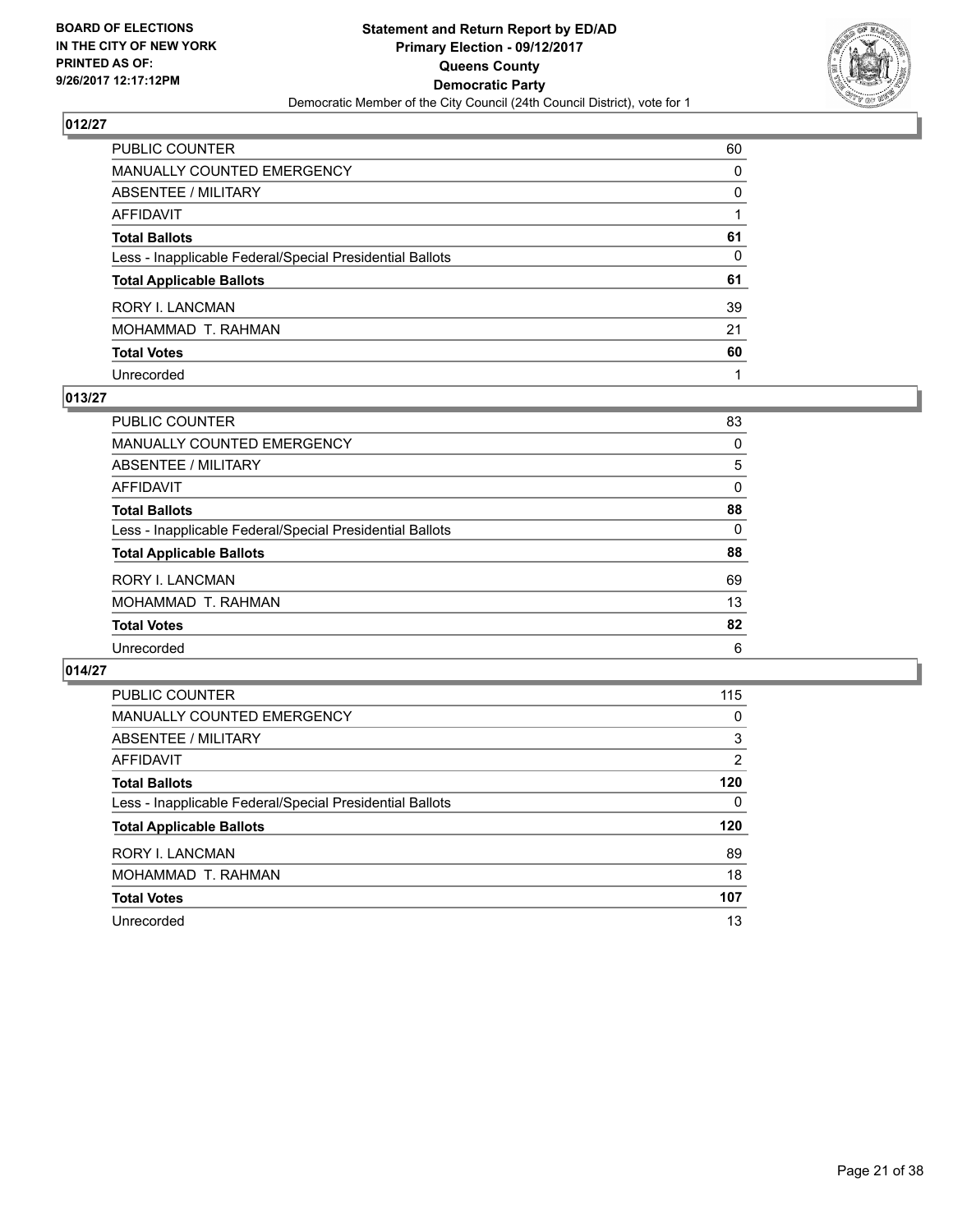

| PUBLIC COUNTER                                           | 42           |
|----------------------------------------------------------|--------------|
| MANUALLY COUNTED EMERGENCY                               | 0            |
| ABSENTEE / MILITARY                                      | 4            |
| AFFIDAVIT                                                | $\Omega$     |
| <b>Total Ballots</b>                                     | 46           |
| Less - Inapplicable Federal/Special Presidential Ballots | $\mathbf{0}$ |
| <b>Total Applicable Ballots</b>                          | 46           |
| RORY I. LANCMAN                                          | 28           |
| MOHAMMAD T. RAHMAN                                       | 8            |
| <b>Total Votes</b>                                       | 36           |
| Unrecorded                                               | 10           |

## **016/27**

| PUBLIC COUNTER                                           | 51             |
|----------------------------------------------------------|----------------|
| <b>MANUALLY COUNTED EMERGENCY</b>                        | 0              |
| ABSENTEE / MILITARY                                      | 4              |
| AFFIDAVIT                                                | 0              |
| <b>Total Ballots</b>                                     | 55             |
| Less - Inapplicable Federal/Special Presidential Ballots | 0              |
| <b>Total Applicable Ballots</b>                          | 55             |
| RORY I. LANCMAN                                          | 41             |
| MOHAMMAD T. RAHMAN                                       | 11             |
| RAFEAL NEDUL (WRITE-IN)                                  |                |
| <b>Total Votes</b>                                       | 53             |
| Unrecorded                                               | $\overline{2}$ |

| <b>PUBLIC COUNTER</b>                                    | 13             |
|----------------------------------------------------------|----------------|
| MANUALLY COUNTED EMERGENCY                               | 0              |
| ABSENTEE / MILITARY                                      | 2              |
| AFFIDAVIT                                                | 0              |
| <b>Total Ballots</b>                                     | 15             |
| Less - Inapplicable Federal/Special Presidential Ballots | 0              |
| <b>Total Applicable Ballots</b>                          | 15             |
| <b>RORY I. LANCMAN</b>                                   | 13             |
| MOHAMMAD T. RAHMAN                                       | 0              |
| <b>Total Votes</b>                                       | 13             |
| Unrecorded                                               | $\overline{2}$ |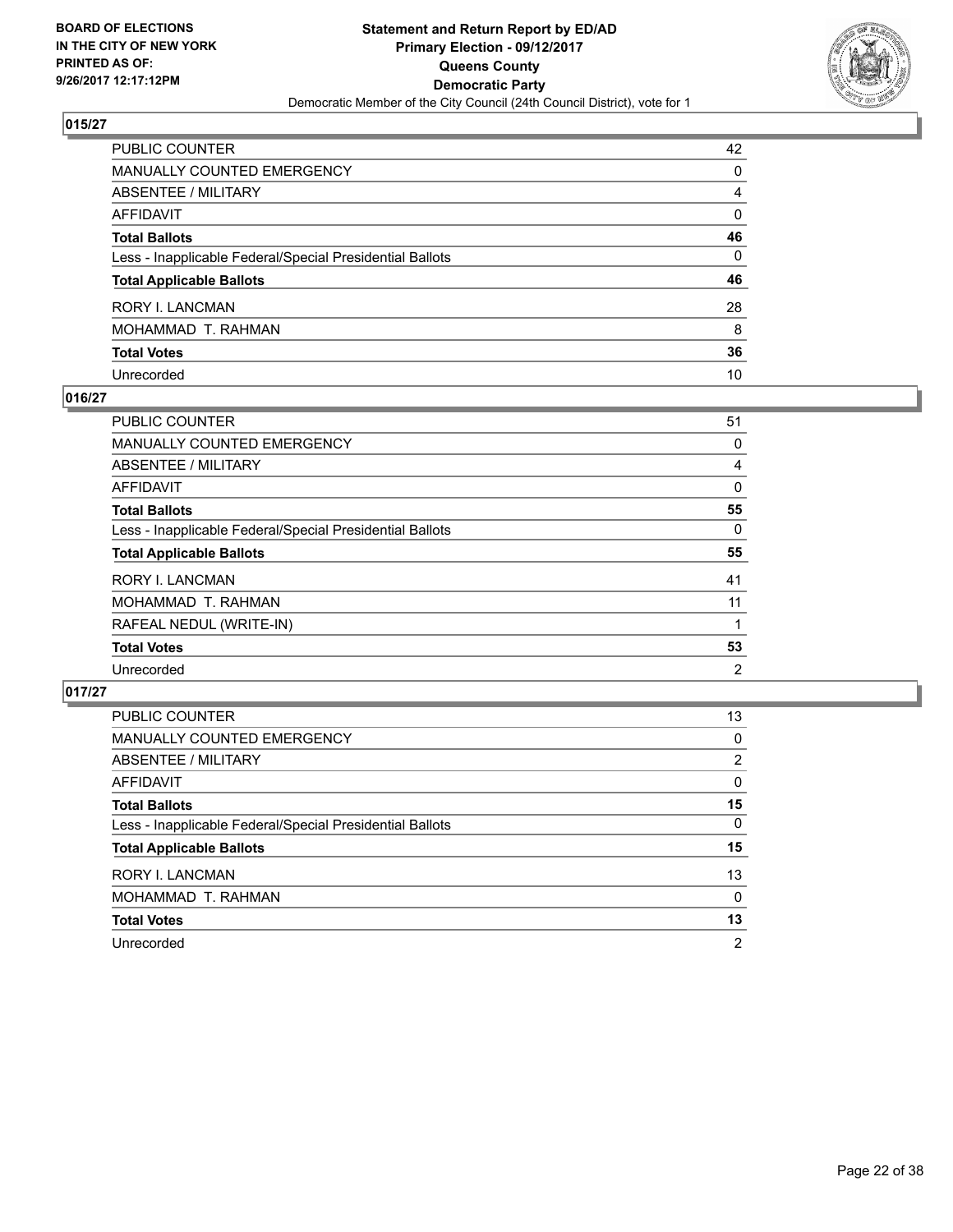

| <b>PUBLIC COUNTER</b>                                    | 42 |
|----------------------------------------------------------|----|
| MANUALLY COUNTED EMERGENCY                               | 0  |
| <b>ABSENTEE / MILITARY</b>                               |    |
| AFFIDAVIT                                                |    |
| <b>Total Ballots</b>                                     | 44 |
| Less - Inapplicable Federal/Special Presidential Ballots | 0  |
| <b>Total Applicable Ballots</b>                          | 44 |
| RORY I. LANCMAN                                          | 40 |
| MOHAMMAD T. RAHMAN                                       | 4  |
| <b>Total Votes</b>                                       | 44 |

#### **025/27**

| PUBLIC COUNTER                                           | 73 |
|----------------------------------------------------------|----|
| <b>MANUALLY COUNTED EMERGENCY</b>                        | 0  |
| ABSENTEE / MILITARY                                      | 0  |
| <b>AFFIDAVIT</b>                                         | 0  |
| <b>Total Ballots</b>                                     | 73 |
| Less - Inapplicable Federal/Special Presidential Ballots | 0  |
| <b>Total Applicable Ballots</b>                          | 73 |
| <b>RORY I. LANCMAN</b>                                   | 71 |
| MOHAMMAD T. RAHMAN                                       | 1  |
| <b>Total Votes</b>                                       | 72 |
| Unrecorded                                               |    |
|                                                          |    |

| <b>PUBLIC COUNTER</b>                                    | 48 |
|----------------------------------------------------------|----|
| <b>MANUALLY COUNTED EMERGENCY</b>                        | 0  |
| ABSENTEE / MILITARY                                      | 5  |
| AFFIDAVIT                                                | 0  |
| <b>Total Ballots</b>                                     | 53 |
| Less - Inapplicable Federal/Special Presidential Ballots | 0  |
| <b>Total Applicable Ballots</b>                          | 53 |
| RORY I. LANCMAN                                          | 52 |
| MOHAMMAD T. RAHMAN                                       | 0  |
| <b>Total Votes</b>                                       | 52 |
| Unrecorded                                               |    |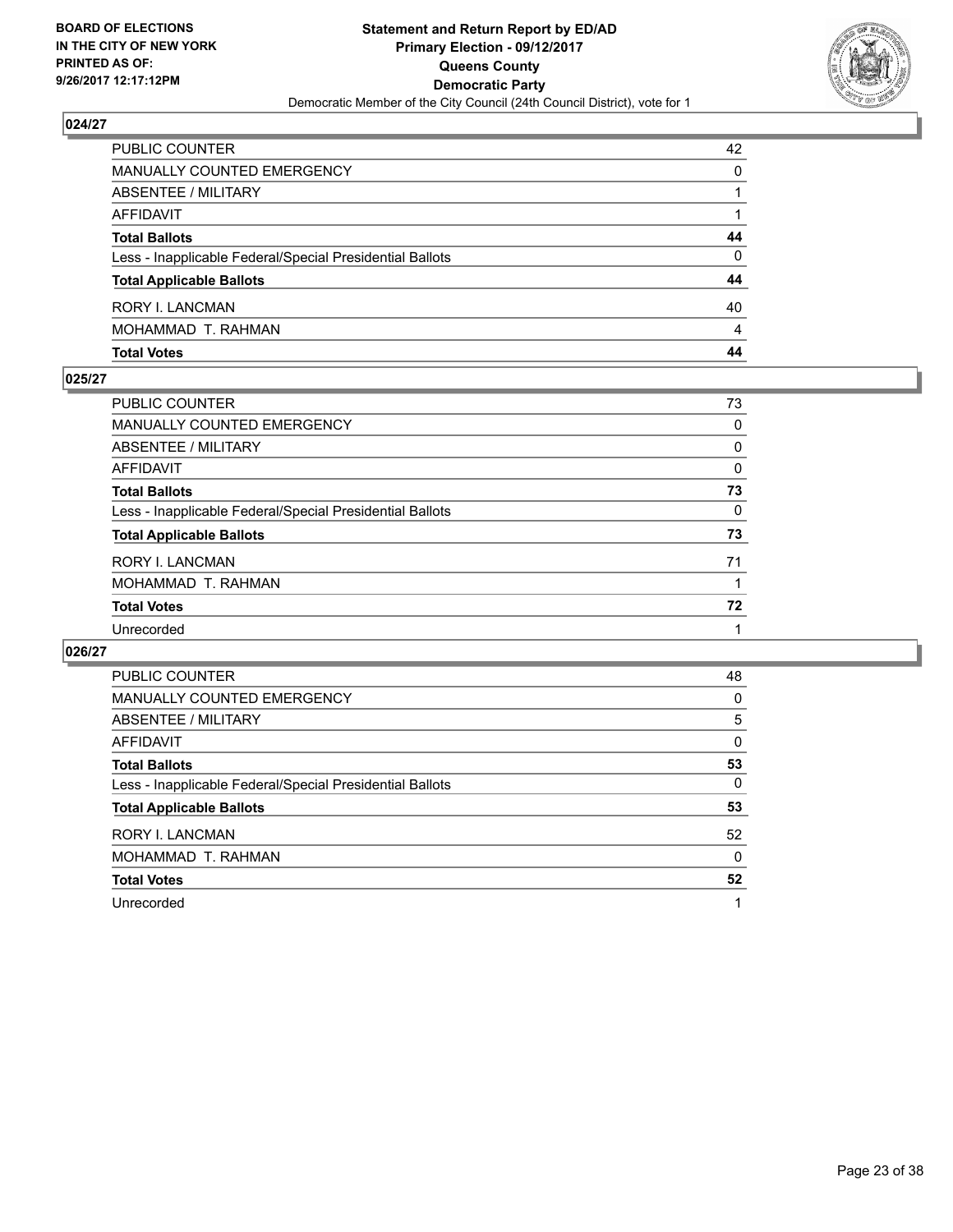

| <b>Total Votes</b>                                       | 36       |
|----------------------------------------------------------|----------|
| MOHAMMAD T. RAHMAN                                       | $\Omega$ |
| RORY I. LANCMAN                                          | 36       |
| <b>Total Applicable Ballots</b>                          | 36       |
| Less - Inapplicable Federal/Special Presidential Ballots | 0        |
| <b>Total Ballots</b>                                     | 36       |
| AFFIDAVIT                                                | 0        |
| ABSENTEE / MILITARY                                      |          |
| MANUALLY COUNTED EMERGENCY                               | 0        |
| <b>PUBLIC COUNTER</b>                                    | 35       |

#### **028/27**

| <b>PUBLIC COUNTER</b>                                    | 49 |
|----------------------------------------------------------|----|
| <b>MANUALLY COUNTED EMERGENCY</b>                        | 0  |
| ABSENTEE / MILITARY                                      | 2  |
| AFFIDAVIT                                                | 0  |
| <b>Total Ballots</b>                                     | 51 |
| Less - Inapplicable Federal/Special Presidential Ballots | 0  |
| <b>Total Applicable Ballots</b>                          | 51 |
| <b>RORY I. LANCMAN</b>                                   | 39 |
| MOHAMMAD T. RAHMAN                                       | 4  |
| <b>Total Votes</b>                                       | 43 |
| Unrecorded                                               | 8  |
|                                                          |    |

| <b>PUBLIC COUNTER</b>                                    | 35 |
|----------------------------------------------------------|----|
| <b>MANUALLY COUNTED EMERGENCY</b>                        | 0  |
| ABSENTEE / MILITARY                                      |    |
| AFFIDAVIT                                                | 0  |
| <b>Total Ballots</b>                                     | 36 |
| Less - Inapplicable Federal/Special Presidential Ballots | 0  |
| <b>Total Applicable Ballots</b>                          | 36 |
| <b>RORY I. LANCMAN</b>                                   | 18 |
| MOHAMMAD T. RAHMAN                                       | 12 |
| JAMIE HALL (WRITE-IN)                                    |    |
| <b>Total Votes</b>                                       | 31 |
| Unrecorded                                               | 5  |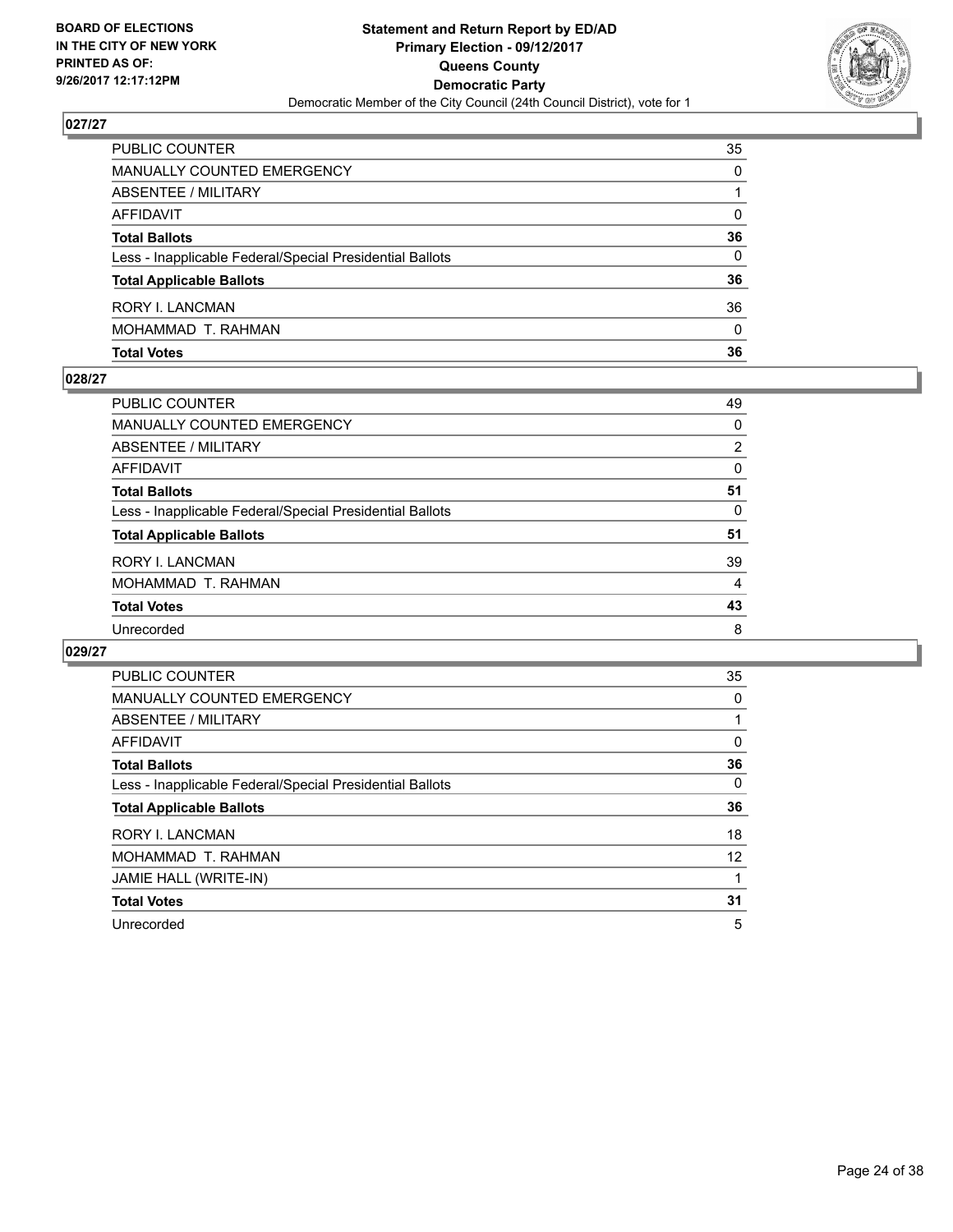

| PUBLIC COUNTER                                           | 35 |
|----------------------------------------------------------|----|
| <b>MANUALLY COUNTED EMERGENCY</b>                        | 0  |
| ABSENTEE / MILITARY                                      |    |
| AFFIDAVIT                                                | 0  |
| <b>Total Ballots</b>                                     | 36 |
| Less - Inapplicable Federal/Special Presidential Ballots | 0  |
| <b>Total Applicable Ballots</b>                          | 36 |
| RORY I. LANCMAN                                          | 35 |
| MOHAMMAD T. RAHMAN                                       |    |
| <b>Total Votes</b>                                       | 36 |

#### **031/27**

| ABSENTEE / MILITARY                                      | $\Omega$ |
|----------------------------------------------------------|----------|
| <b>AFFIDAVIT</b>                                         | $\Omega$ |
| <b>Total Ballots</b>                                     | 6        |
| Less - Inapplicable Federal/Special Presidential Ballots | 0        |
| <b>Total Applicable Ballots</b>                          | 6        |
| RORY I. LANCMAN                                          | 3        |
| MOHAMMAD T. RAHMAN                                       | 3        |
| <b>Total Votes</b>                                       | 6        |
|                                                          |          |

| <b>PUBLIC COUNTER</b>                                    | 9 |
|----------------------------------------------------------|---|
| <b>MANUALLY COUNTED EMERGENCY</b>                        | 0 |
| <b>ABSENTEE / MILITARY</b>                               | 0 |
| AFFIDAVIT                                                | 0 |
| <b>Total Ballots</b>                                     | 9 |
| Less - Inapplicable Federal/Special Presidential Ballots | 0 |
| <b>Total Applicable Ballots</b>                          | 9 |
| RORY I. LANCMAN                                          | 8 |
| MOHAMMAD T. RAHMAN                                       | 0 |
| PETER KOO (WRITE-IN)                                     |   |
| <b>Total Votes</b>                                       | 9 |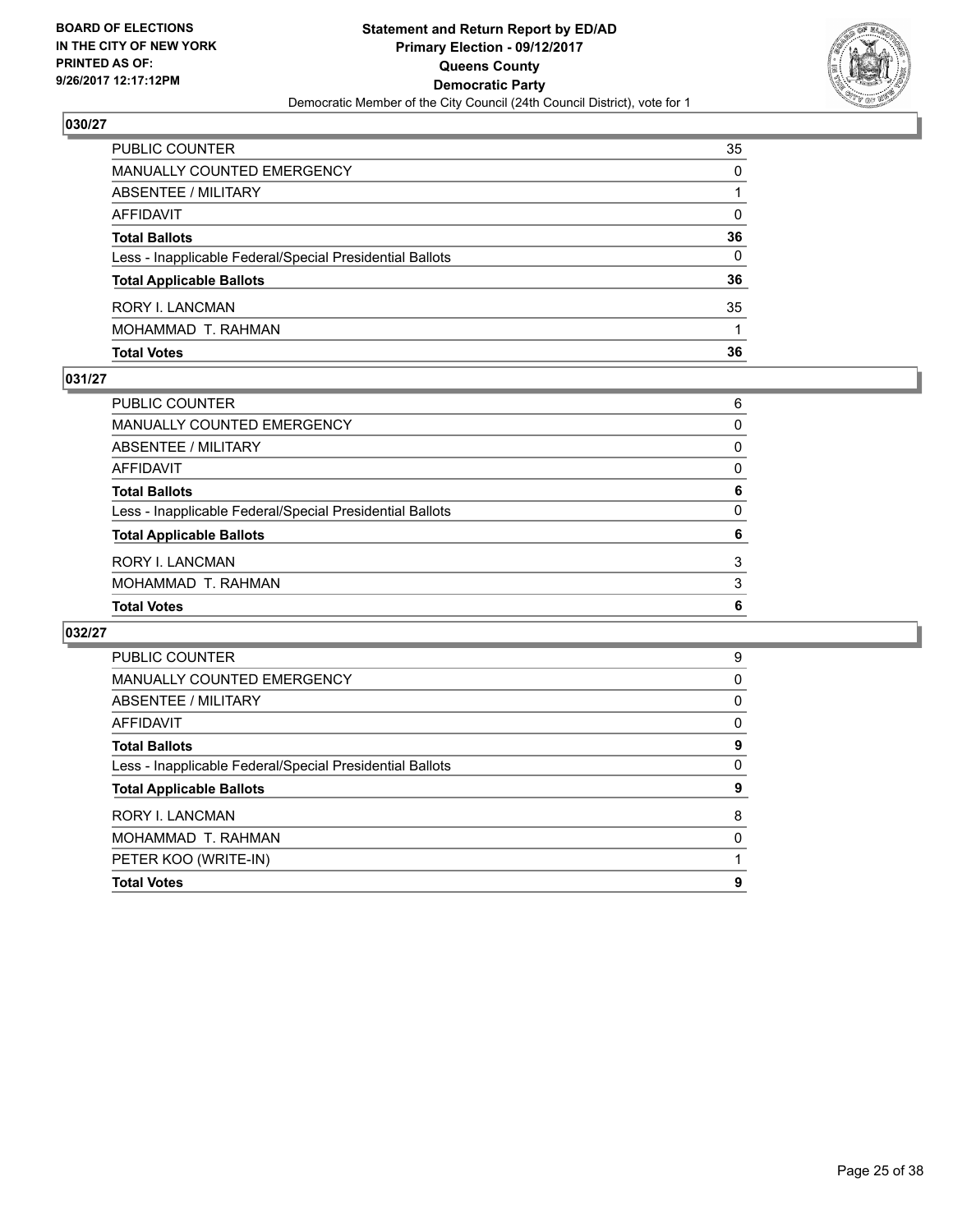

| <b>Total Votes</b>                                       | 6 |
|----------------------------------------------------------|---|
| DUDLEY WASSERMAN (WRITE-IN)                              |   |
| MOHAMMAD T. RAHMAN                                       |   |
| RORY I. LANCMAN                                          | 4 |
| <b>Total Applicable Ballots</b>                          | 6 |
| Less - Inapplicable Federal/Special Presidential Ballots | 0 |
| <b>Total Ballots</b>                                     | 6 |
| <b>AFFIDAVIT</b>                                         | 0 |
| <b>ABSENTEE / MILITARY</b>                               | 0 |
| <b>MANUALLY COUNTED EMERGENCY</b>                        | 0 |
| PUBLIC COUNTER                                           | 6 |

## **034/27**

| <b>PUBLIC COUNTER</b>                                    | 67 |
|----------------------------------------------------------|----|
| <b>MANUALLY COUNTED EMERGENCY</b>                        | 0  |
| ABSENTEE / MILITARY                                      | 26 |
| AFFIDAVIT                                                | 0  |
| <b>Total Ballots</b>                                     | 93 |
| Less - Inapplicable Federal/Special Presidential Ballots | 0  |
| <b>Total Applicable Ballots</b>                          | 93 |
| <b>RORY I. LANCMAN</b>                                   | 78 |
| MOHAMMAD T. RAHMAN                                       | 11 |
| <b>Total Votes</b>                                       | 89 |
| Unrecorded                                               | 4  |

| <b>PUBLIC COUNTER</b>                                    | 92 |
|----------------------------------------------------------|----|
| <b>MANUALLY COUNTED EMERGENCY</b>                        | 0  |
| ABSENTEE / MILITARY                                      | 3  |
| <b>AFFIDAVIT</b>                                         | 3  |
| <b>Total Ballots</b>                                     | 98 |
| Less - Inapplicable Federal/Special Presidential Ballots | 0  |
| <b>Total Applicable Ballots</b>                          | 98 |
| <b>RORY I. LANCMAN</b>                                   | 66 |
| MOHAMMAD T. RAHMAN                                       | 12 |
| <b>Total Votes</b>                                       | 78 |
| Unrecorded                                               | 20 |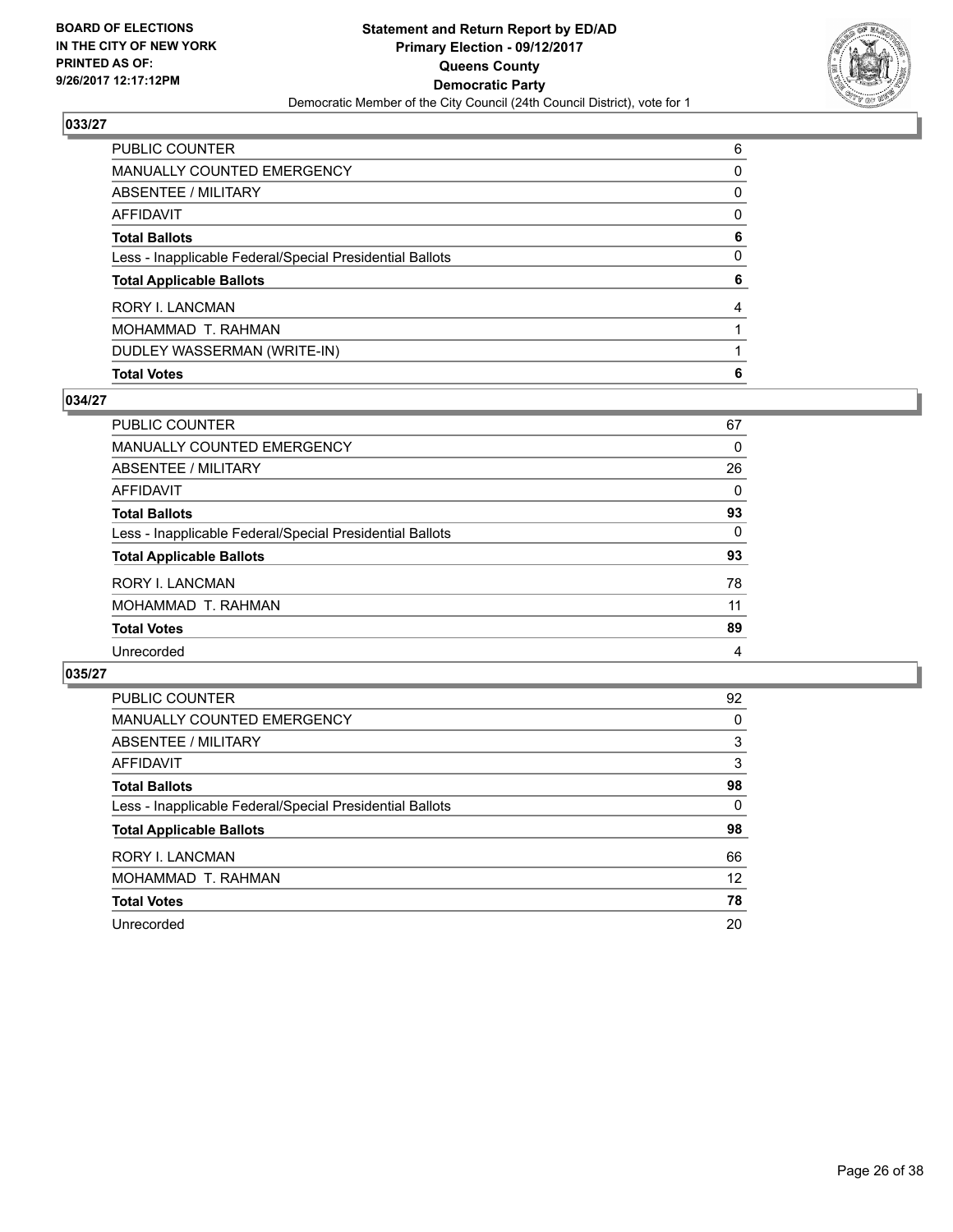

| PUBLIC COUNTER                                           | 75           |
|----------------------------------------------------------|--------------|
| MANUALLY COUNTED EMERGENCY                               | 0            |
| ABSENTEE / MILITARY                                      | 2            |
| AFFIDAVIT                                                |              |
| Total Ballots                                            | 78           |
| Less - Inapplicable Federal/Special Presidential Ballots | $\mathbf{0}$ |
| <b>Total Applicable Ballots</b>                          | 78           |
| RORY I. LANCMAN                                          | 67           |
| MOHAMMAD T. RAHMAN                                       | 6            |
| <b>Total Votes</b>                                       | 73           |
| Unrecorded                                               | 5            |

## **037/27**

| <b>PUBLIC COUNTER</b>                                    | 116 |
|----------------------------------------------------------|-----|
| <b>MANUALLY COUNTED EMERGENCY</b>                        | 0   |
| ABSENTEE / MILITARY                                      | 9   |
| AFFIDAVIT                                                |     |
| <b>Total Ballots</b>                                     | 126 |
| Less - Inapplicable Federal/Special Presidential Ballots | 0   |
| <b>Total Applicable Ballots</b>                          | 126 |
| <b>RORY I. LANCMAN</b>                                   | 113 |
| MOHAMMAD T. RAHMAN                                       | 4   |
| <b>Total Votes</b>                                       | 117 |
| Unrecorded                                               | 9   |

| PUBLIC COUNTER                                           | 94 |
|----------------------------------------------------------|----|
| <b>MANUALLY COUNTED EMERGENCY</b>                        | 0  |
| ABSENTEE / MILITARY                                      | 2  |
| AFFIDAVIT                                                | 0  |
| <b>Total Ballots</b>                                     | 96 |
| Less - Inapplicable Federal/Special Presidential Ballots | 0  |
| <b>Total Applicable Ballots</b>                          | 96 |
| <b>RORY I. LANCMAN</b>                                   | 82 |
| MOHAMMAD T. RAHMAN                                       | 7  |
| <b>Total Votes</b>                                       | 89 |
| Unrecorded                                               | 7  |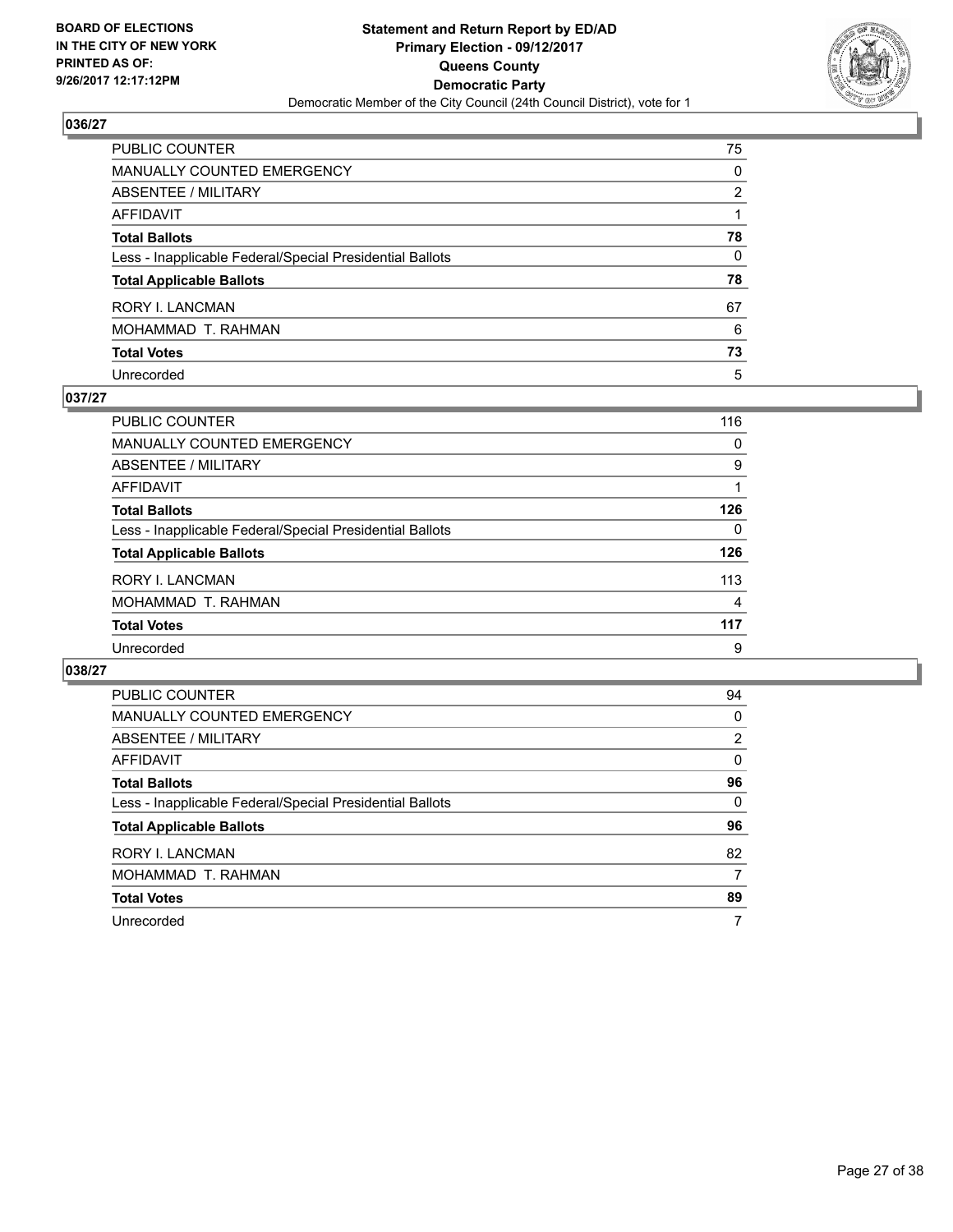

| PUBLIC COUNTER                                           | 76       |
|----------------------------------------------------------|----------|
| <b>MANUALLY COUNTED EMERGENCY</b>                        | $\Omega$ |
| <b>ABSENTEE / MILITARY</b>                               |          |
| <b>AFFIDAVIT</b>                                         | $\Omega$ |
| <b>Total Ballots</b>                                     | 77       |
| Less - Inapplicable Federal/Special Presidential Ballots | 0        |
| <b>Total Applicable Ballots</b>                          | 77       |
| RORY I. LANCMAN                                          | 60       |
| MOHAMMAD T. RAHMAN                                       | 8        |
| <b>Total Votes</b>                                       | 68       |
| Unrecorded                                               | 9        |

## **040/27**

| <b>PUBLIC COUNTER</b>                                    | 71 |
|----------------------------------------------------------|----|
| <b>MANUALLY COUNTED EMERGENCY</b>                        | 0  |
| ABSENTEE / MILITARY                                      | 6  |
| AFFIDAVIT                                                | 0  |
| <b>Total Ballots</b>                                     | 77 |
| Less - Inapplicable Federal/Special Presidential Ballots | 0  |
| <b>Total Applicable Ballots</b>                          | 77 |
| <b>RORY I. LANCMAN</b>                                   | 58 |
| MOHAMMAD T. RAHMAN                                       | 7  |
| <b>Total Votes</b>                                       | 65 |
| Unrecorded                                               | 12 |
|                                                          |    |

| <b>PUBLIC COUNTER</b>                                    | 42 |
|----------------------------------------------------------|----|
| <b>MANUALLY COUNTED EMERGENCY</b>                        | 0  |
| ABSENTEE / MILITARY                                      | 3  |
| <b>AFFIDAVIT</b>                                         | 0  |
| <b>Total Ballots</b>                                     | 45 |
| Less - Inapplicable Federal/Special Presidential Ballots | 0  |
| <b>Total Applicable Ballots</b>                          | 45 |
| <b>RORY I. LANCMAN</b>                                   | 36 |
| MOHAMMAD T. RAHMAN                                       | 8  |
| <b>Total Votes</b>                                       | 44 |
| Unrecorded                                               | 1  |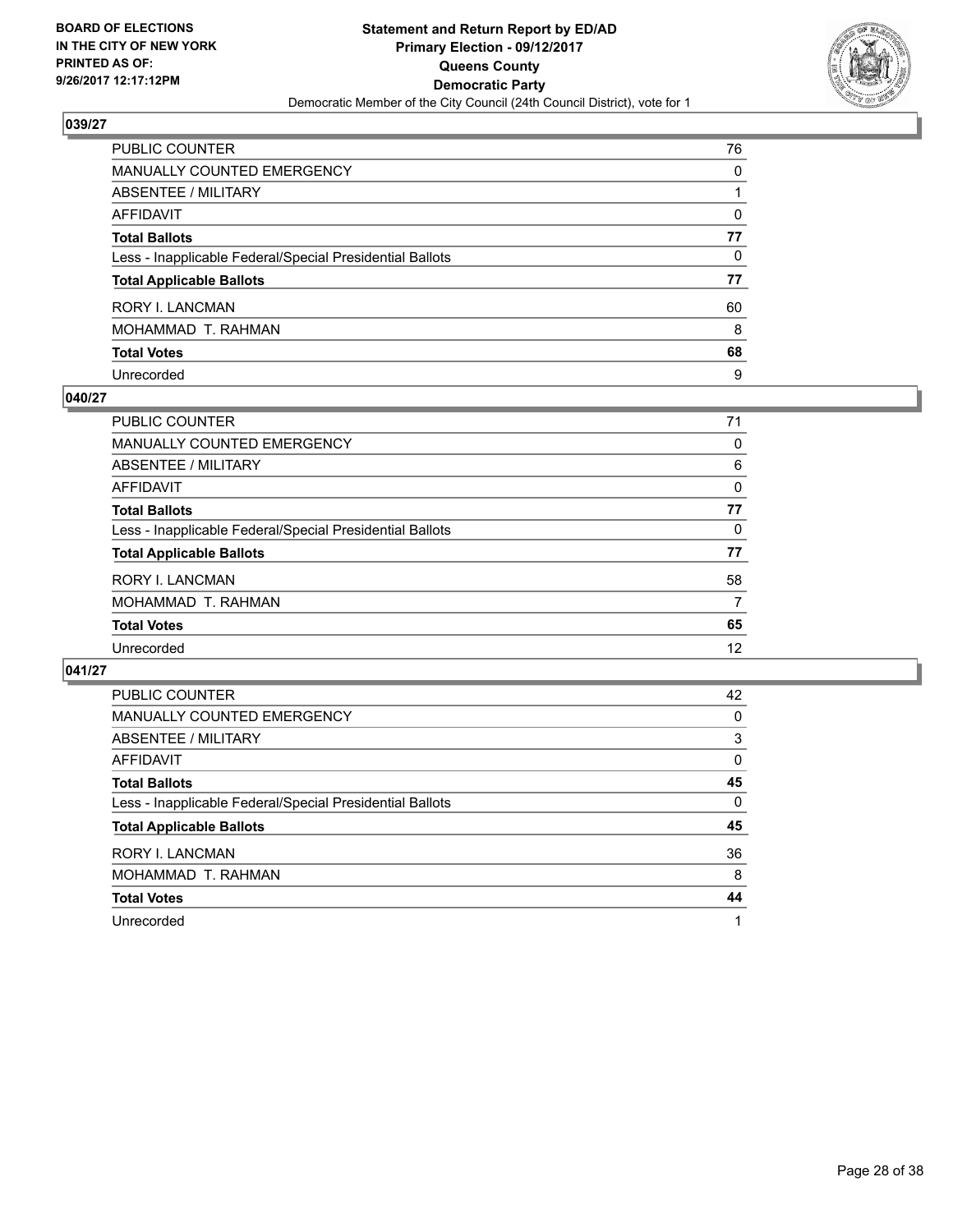

| <b>PUBLIC COUNTER</b>                                    | 93 |
|----------------------------------------------------------|----|
| MANUALLY COUNTED EMERGENCY                               | 0  |
| ABSENTEE / MILITARY                                      |    |
| <b>AFFIDAVIT</b>                                         | 0  |
| <b>Total Ballots</b>                                     | 94 |
| Less - Inapplicable Federal/Special Presidential Ballots | 0  |
| <b>Total Applicable Ballots</b>                          | 94 |
| <b>RORY I. LANCMAN</b>                                   | 70 |
| MOHAMMAD T. RAHMAN                                       | 14 |
| PETER KOO (WRITE-IN)                                     |    |
| <b>Total Votes</b>                                       | 85 |
| Unrecorded                                               | 9  |

## **043/27**

| PUBLIC COUNTER                                           | 57             |
|----------------------------------------------------------|----------------|
| MANUALLY COUNTED EMERGENCY                               | 0              |
| ABSENTEE / MILITARY                                      | 3              |
| AFFIDAVIT                                                | 0              |
| <b>Total Ballots</b>                                     | 60             |
| Less - Inapplicable Federal/Special Presidential Ballots | 0              |
| <b>Total Applicable Ballots</b>                          | 60             |
| <b>RORY I. LANCMAN</b>                                   | 52             |
| MOHAMMAD T. RAHMAN                                       | 6              |
| <b>Total Votes</b>                                       | 58             |
| Unrecorded                                               | $\overline{2}$ |

| <b>PUBLIC COUNTER</b>                                    | 50           |
|----------------------------------------------------------|--------------|
| <b>MANUALLY COUNTED EMERGENCY</b>                        | 0            |
| ABSENTEE / MILITARY                                      | 9            |
| AFFIDAVIT                                                | $\mathbf{0}$ |
| <b>Total Ballots</b>                                     | 59           |
| Less - Inapplicable Federal/Special Presidential Ballots | $\Omega$     |
| <b>Total Applicable Ballots</b>                          | 59           |
| <b>RORY I. LANCMAN</b>                                   | 39           |
| MOHAMMAD T. RAHMAN                                       | 6            |
| <b>MORTON POUMAN (WRITE-IN)</b>                          |              |
| <b>Total Votes</b>                                       | 46           |
| Unrecorded                                               | 13           |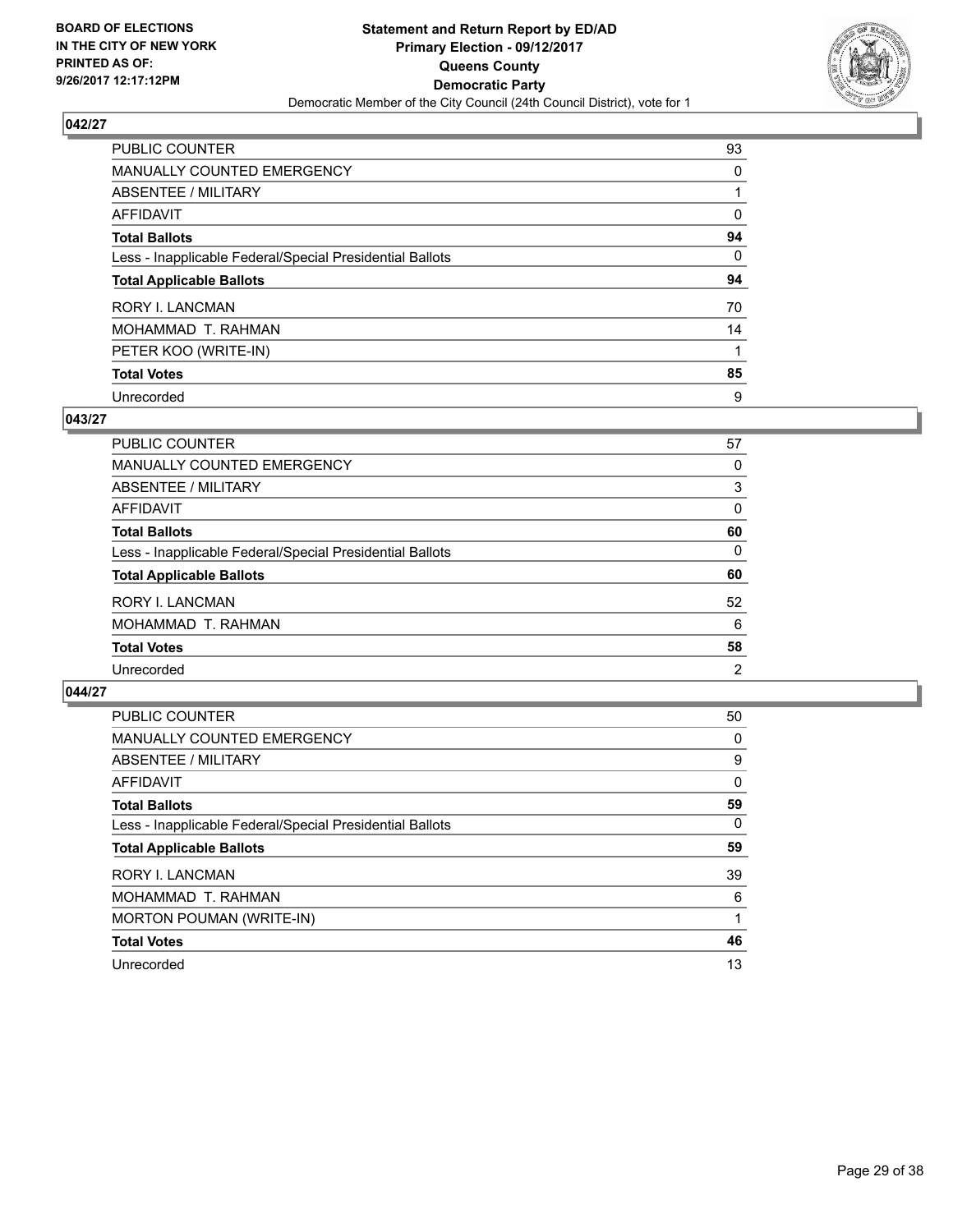

| <b>PUBLIC COUNTER</b>                                    | 61       |
|----------------------------------------------------------|----------|
| <b>MANUALLY COUNTED EMERGENCY</b>                        | 0        |
| ABSENTEE / MILITARY                                      | 4        |
| <b>AFFIDAVIT</b>                                         | 0        |
| <b>Total Ballots</b>                                     | 65       |
| Less - Inapplicable Federal/Special Presidential Ballots | $\Omega$ |
| <b>Total Applicable Ballots</b>                          | 65       |
| <b>RORY I. LANCMAN</b>                                   | 43       |
| MOHAMMAD T. RAHMAN                                       | 14       |
| DANEEK MILLER (WRITE-IN)                                 |          |
| <b>Total Votes</b>                                       | 58       |
| Unrecorded                                               | 7        |

#### **079/27**

| <b>PUBLIC COUNTER</b>                                    | 33       |
|----------------------------------------------------------|----------|
| <b>MANUALLY COUNTED EMERGENCY</b>                        | 0        |
| ABSENTEE / MILITARY                                      | 2        |
| <b>AFFIDAVIT</b>                                         | 0        |
| <b>Total Ballots</b>                                     | 35       |
| Less - Inapplicable Federal/Special Presidential Ballots | $\Omega$ |
| <b>Total Applicable Ballots</b>                          | 35       |
| <b>RORY I. LANCMAN</b>                                   | 24       |
| MOHAMMAD T. RAHMAN                                       | 4        |
| DANEEK MILLER (WRITE-IN)                                 |          |
| <b>Total Votes</b>                                       | 29       |
| Unrecorded                                               | 6        |

| <b>PUBLIC COUNTER</b>                                    | 45 |
|----------------------------------------------------------|----|
| MANUALLY COUNTED EMERGENCY                               | 0  |
| ABSENTEE / MILITARY                                      | 3  |
| AFFIDAVIT                                                | 0  |
| <b>Total Ballots</b>                                     | 48 |
| Less - Inapplicable Federal/Special Presidential Ballots | 0  |
| <b>Total Applicable Ballots</b>                          | 48 |
| <b>RORY I. LANCMAN</b>                                   | 34 |
| MOHAMMAD T. RAHMAN                                       | 8  |
| <b>Total Votes</b>                                       | 42 |
| Unrecorded                                               | 6  |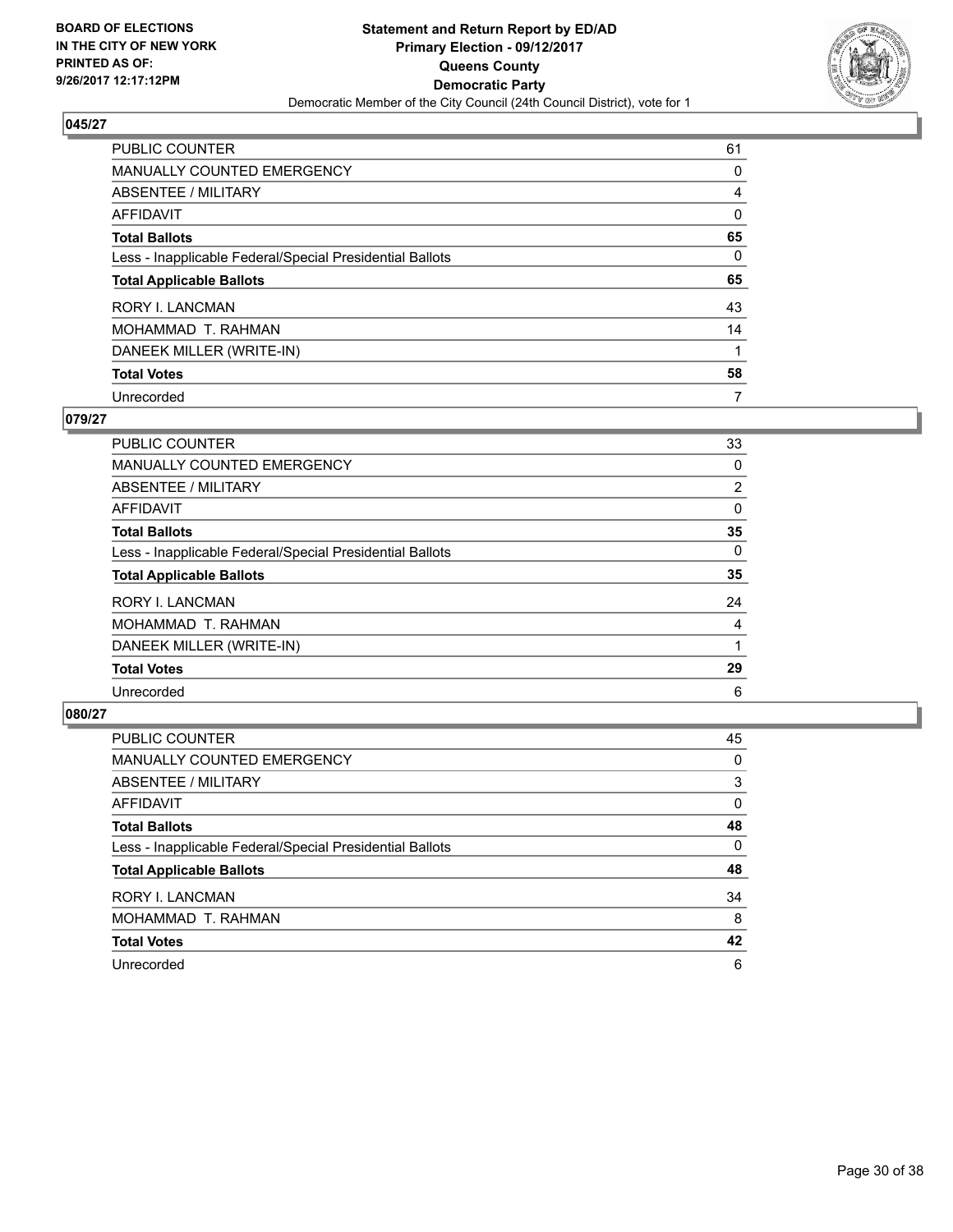

| <b>PUBLIC COUNTER</b>                                    | 89 |
|----------------------------------------------------------|----|
| <b>MANUALLY COUNTED EMERGENCY</b>                        | 0  |
| ABSENTEE / MILITARY                                      | 5  |
| AFFIDAVIT                                                | 0  |
| <b>Total Ballots</b>                                     | 94 |
| Less - Inapplicable Federal/Special Presidential Ballots | 0  |
| <b>Total Applicable Ballots</b>                          | 94 |
| <b>RORY I. LANCMAN</b>                                   | 79 |
| MOHAMMAD T. RAHMAN                                       | 11 |
| UNATTRIBUTABLE WRITE-IN (WRITE-IN)                       |    |
| <b>Total Votes</b>                                       | 91 |
| Unrecorded                                               | 3  |

#### **085/27**

| <b>PUBLIC COUNTER</b>                                    | 65 |
|----------------------------------------------------------|----|
| MANUALLY COUNTED EMERGENCY                               | 0  |
| ABSENTEE / MILITARY                                      | 4  |
| AFFIDAVIT                                                | 0  |
| <b>Total Ballots</b>                                     | 69 |
| Less - Inapplicable Federal/Special Presidential Ballots | 0  |
| <b>Total Applicable Ballots</b>                          | 69 |
| <b>RORY I. LANCMAN</b>                                   | 48 |
| MOHAMMAD T. RAHMAN                                       | 9  |
| <b>Total Votes</b>                                       | 57 |
| Unrecorded                                               | 12 |

| PUBLIC COUNTER                                           | 29             |
|----------------------------------------------------------|----------------|
| MANUALLY COUNTED EMERGENCY                               | 0              |
| ABSENTEE / MILITARY                                      |                |
| AFFIDAVIT                                                | 0              |
| <b>Total Ballots</b>                                     | 30             |
| Less - Inapplicable Federal/Special Presidential Ballots | 0              |
| <b>Total Applicable Ballots</b>                          | 30             |
| <b>RORY I. LANCMAN</b>                                   | 27             |
| MOHAMMAD T. RAHMAN                                       |                |
| <b>Total Votes</b>                                       | 28             |
| Unrecorded                                               | $\overline{2}$ |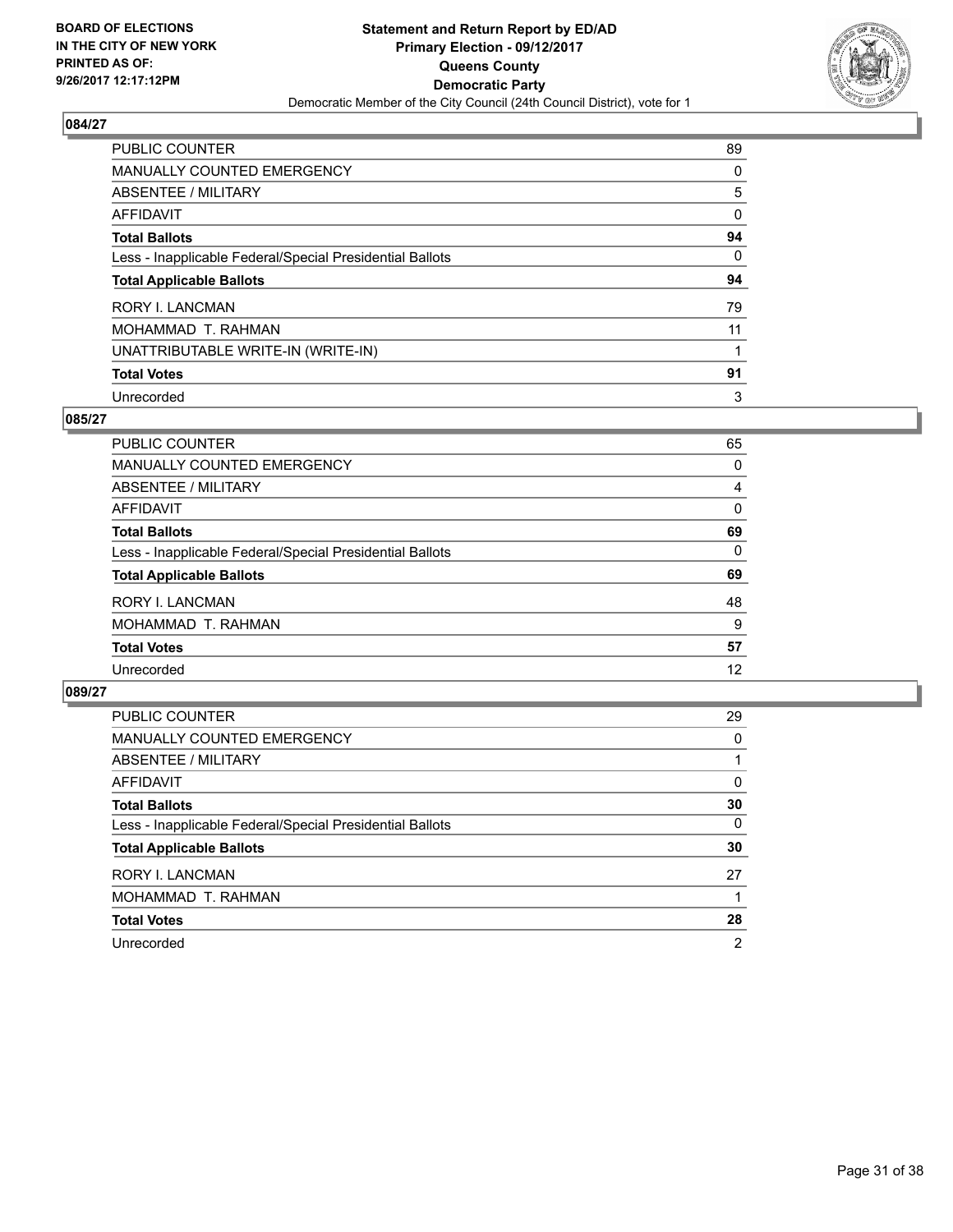

| PUBLIC COUNTER                                           | 111            |
|----------------------------------------------------------|----------------|
| <b>MANUALLY COUNTED EMERGENCY</b>                        | $\mathbf{0}$   |
| <b>ABSENTEE / MILITARY</b>                               | 2              |
| <b>AFFIDAVIT</b>                                         | $\mathbf{0}$   |
| <b>Total Ballots</b>                                     | 113            |
| Less - Inapplicable Federal/Special Presidential Ballots | 0              |
| <b>Total Applicable Ballots</b>                          | 113            |
| RORY I. LANCMAN                                          | 38             |
| MOHAMMAD T. RAHMAN                                       | 73             |
| <b>Total Votes</b>                                       | 111            |
| Unrecorded                                               | $\overline{2}$ |

## **002/29**

| <b>PUBLIC COUNTER</b>                                    | 151 |
|----------------------------------------------------------|-----|
| <b>MANUALLY COUNTED EMERGENCY</b>                        | 0   |
| ABSENTEE / MILITARY                                      | 4   |
| AFFIDAVIT                                                |     |
| <b>Total Ballots</b>                                     | 156 |
| Less - Inapplicable Federal/Special Presidential Ballots | 0   |
| <b>Total Applicable Ballots</b>                          | 156 |
| <b>RORY I. LANCMAN</b>                                   | 53  |
| MOHAMMAD T. RAHMAN                                       | 95  |
| <b>Total Votes</b>                                       | 148 |
| Unrecorded                                               | 8   |

| <b>PUBLIC COUNTER</b>                                    | 92 |
|----------------------------------------------------------|----|
| <b>MANUALLY COUNTED EMERGENCY</b>                        | 0  |
| ABSENTEE / MILITARY                                      | 6  |
| AFFIDAVIT                                                | 0  |
| <b>Total Ballots</b>                                     | 98 |
| Less - Inapplicable Federal/Special Presidential Ballots | 0  |
| <b>Total Applicable Ballots</b>                          | 98 |
| <b>RORY I. LANCMAN</b>                                   | 64 |
| MOHAMMAD T. RAHMAN                                       | 24 |
| UNATTRIBUTABLE WRITE-IN (WRITE-IN)                       |    |
| <b>Total Votes</b>                                       | 89 |
| Unrecorded                                               | 9  |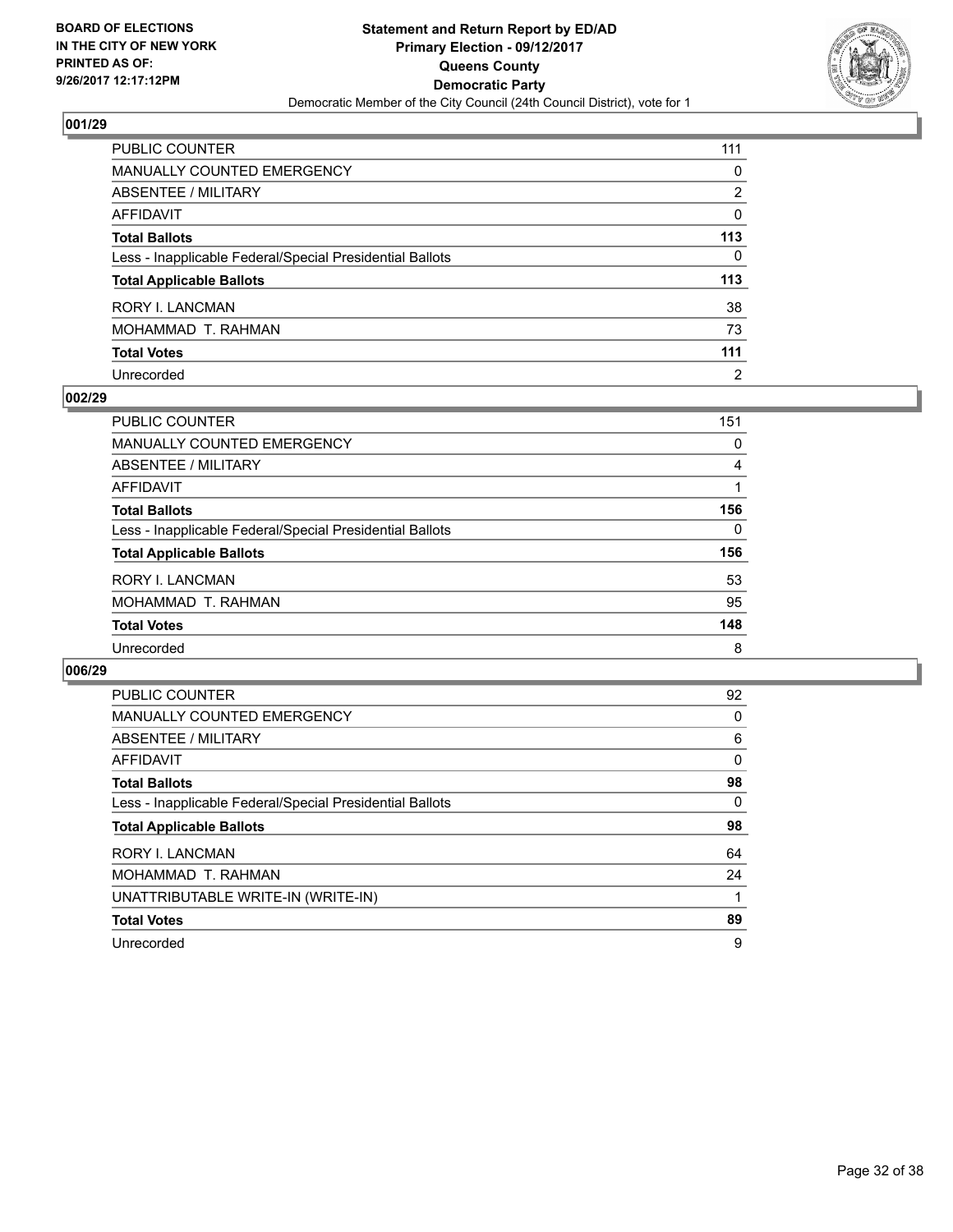

| PUBLIC COUNTER                                           | 10           |
|----------------------------------------------------------|--------------|
| <b>MANUALLY COUNTED EMERGENCY</b>                        | 0            |
| ABSENTEE / MILITARY                                      | 2            |
| <b>AFFIDAVIT</b>                                         | $\mathbf{0}$ |
| <b>Total Ballots</b>                                     | $12 \,$      |
| Less - Inapplicable Federal/Special Presidential Ballots | $\mathbf{0}$ |
| <b>Total Applicable Ballots</b>                          | 12           |
| <b>RORY I. LANCMAN</b>                                   | 9            |
| MOHAMMAD T. RAHMAN                                       | 2            |
| <b>Total Votes</b>                                       | 11           |
| Unrecorded                                               |              |

| <b>PUBLIC COUNTER</b>                                    | 30 |
|----------------------------------------------------------|----|
| MANUALLY COUNTED EMERGENCY                               | 0  |
| ABSENTEE / MILITARY                                      | 46 |
| AFFIDAVIT                                                | 0  |
| <b>Total Ballots</b>                                     | 76 |
| Less - Inapplicable Federal/Special Presidential Ballots | 0  |
| <b>Total Applicable Ballots</b>                          | 76 |
| <b>RORY I. LANCMAN</b>                                   | 41 |
| MOHAMMAD T. RAHMAN                                       | 17 |
| <b>Total Votes</b>                                       | 58 |
| Unrecorded                                               | 18 |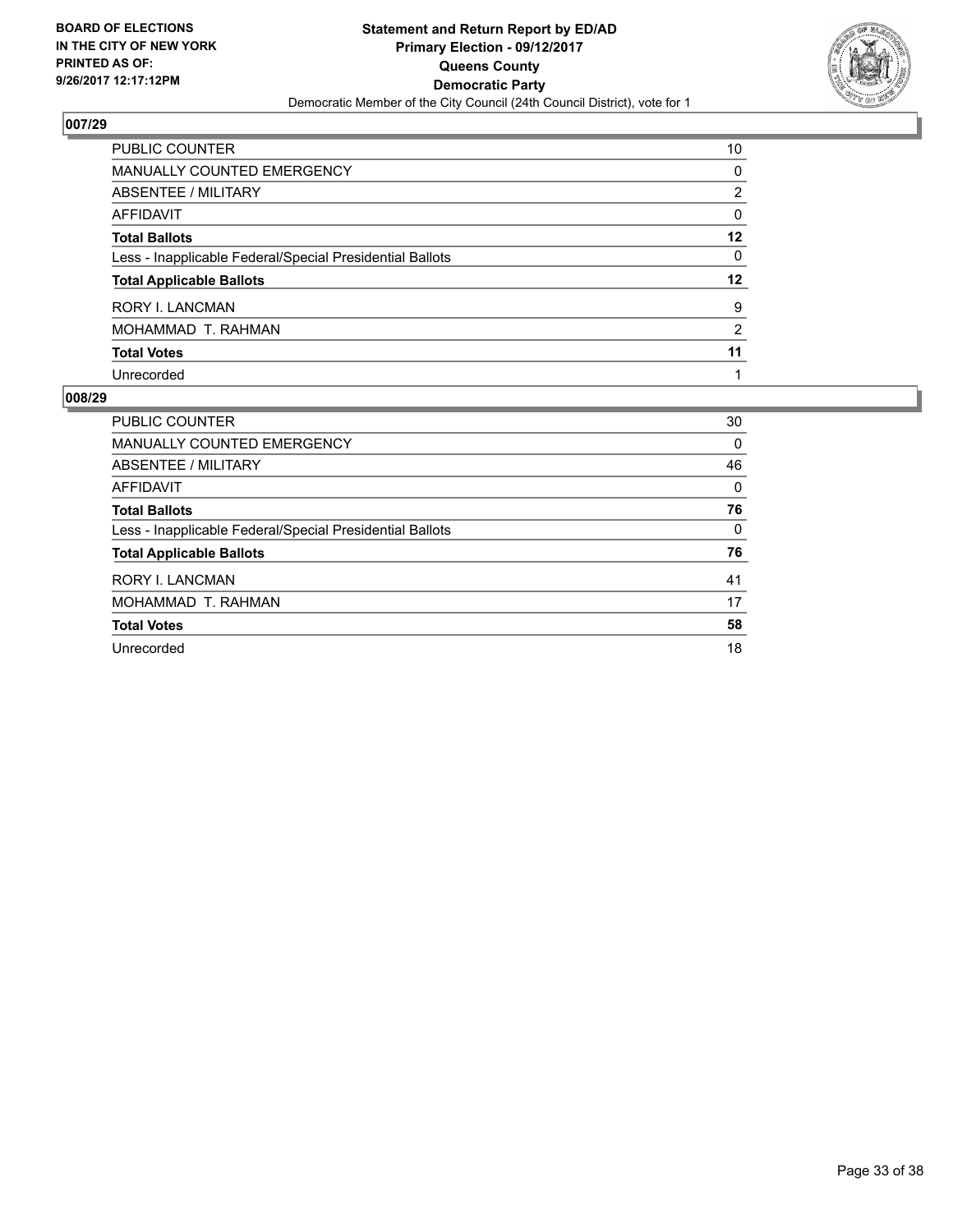

| <b>PUBLIC COUNTER</b>                                    | 99  |
|----------------------------------------------------------|-----|
| <b>MANUALLY COUNTED EMERGENCY</b>                        | 0   |
| ABSENTEE / MILITARY                                      | 4   |
| <b>AFFIDAVIT</b>                                         | 0   |
| <b>Total Ballots</b>                                     | 103 |
| Less - Inapplicable Federal/Special Presidential Ballots | 0   |
| <b>Total Applicable Ballots</b>                          | 103 |
| <b>RORY I. LANCMAN</b>                                   | 44  |
| MOHAMMAD T. RAHMAN                                       | 54  |
| PETER KOO (WRITE-IN)                                     | 1   |
| <b>Total Votes</b>                                       | 99  |
| Unrecorded                                               | 4   |
|                                                          |     |

# **002/32 COMBINED into: 008/32**

#### **003/32**

| <b>PUBLIC COUNTER</b>                                    | 158      |
|----------------------------------------------------------|----------|
| <b>MANUALLY COUNTED EMERGENCY</b>                        | 0        |
| ABSENTEE / MILITARY                                      | 6        |
| <b>AFFIDAVIT</b>                                         | $\Omega$ |
| <b>Total Ballots</b>                                     | 164      |
| Less - Inapplicable Federal/Special Presidential Ballots | 0        |
| <b>Total Applicable Ballots</b>                          | 164      |
| RORY I. LANCMAN                                          | 97       |
|                                                          |          |
| MOHAMMAD T. RAHMAN                                       | 57       |
| CHERYL DORSEY (WRITE-IN)                                 |          |
| <b>Total Votes</b>                                       | 155      |

| <b>PUBLIC COUNTER</b>                                    | 146 |
|----------------------------------------------------------|-----|
| <b>MANUALLY COUNTED EMERGENCY</b>                        | 0   |
| ABSENTEE / MILITARY                                      | 2   |
| AFFIDAVIT                                                | 0   |
| <b>Total Ballots</b>                                     | 148 |
| Less - Inapplicable Federal/Special Presidential Ballots | 0   |
| <b>Total Applicable Ballots</b>                          | 148 |
| <b>RORY I. LANCMAN</b>                                   | 54  |
| MOHAMMAD T. RAHMAN                                       | 88  |
| <b>Total Votes</b>                                       | 142 |
| Unrecorded                                               | 6   |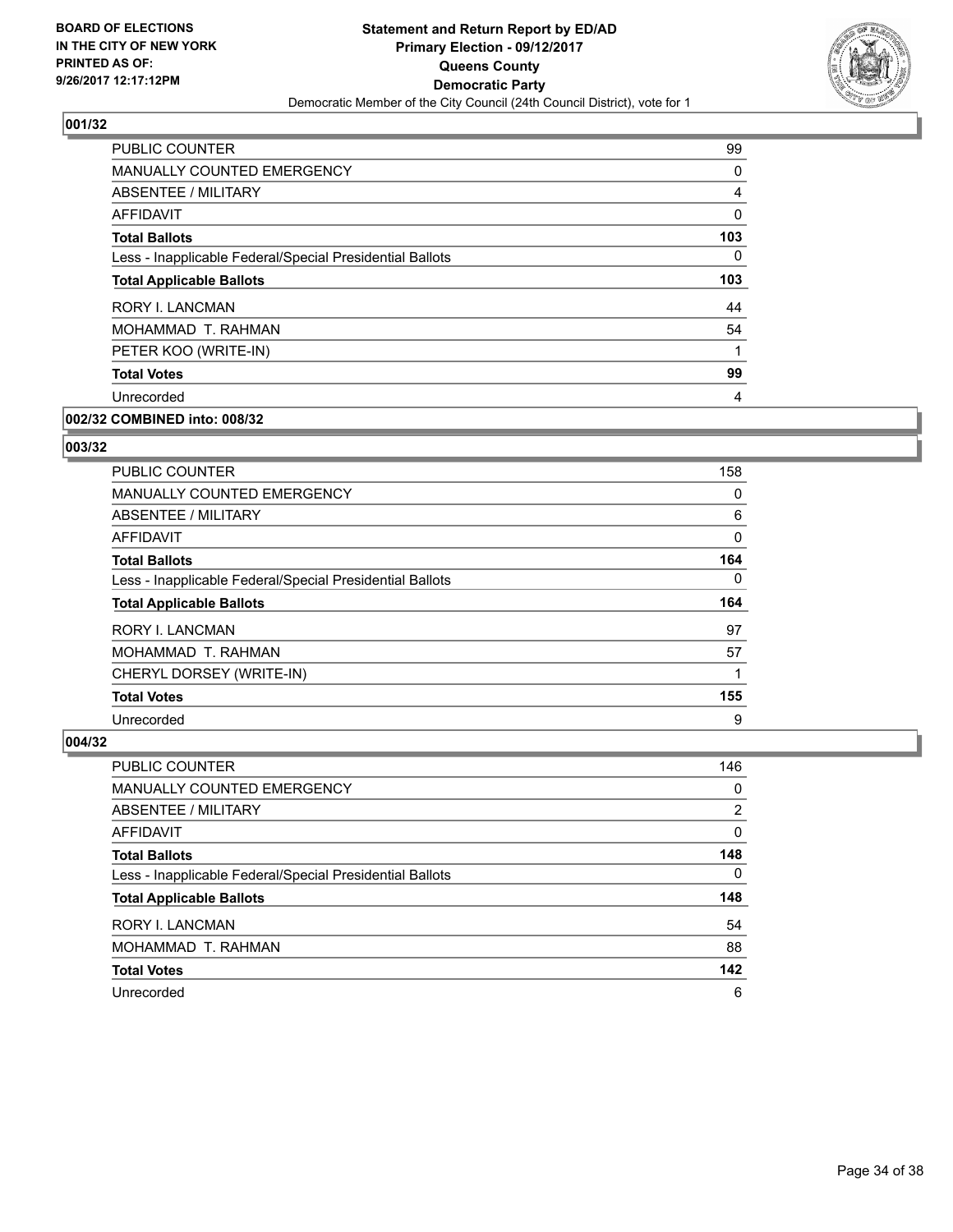

| PUBLIC COUNTER                                           | 93           |
|----------------------------------------------------------|--------------|
| MANUALLY COUNTED EMERGENCY                               | 0            |
| ABSENTEE / MILITARY                                      | $\mathbf{0}$ |
| AFFIDAVIT                                                |              |
| <b>Total Ballots</b>                                     | 94           |
| Less - Inapplicable Federal/Special Presidential Ballots | $\mathbf{0}$ |
| <b>Total Applicable Ballots</b>                          | 94           |
| RORY I. LANCMAN                                          | 20           |
| MOHAMMAD T. RAHMAN                                       | 70           |
| <b>Total Votes</b>                                       | 90           |
| Unrecorded                                               | 4            |

## **006/32**

| <b>PUBLIC COUNTER</b>                                    | 86 |
|----------------------------------------------------------|----|
| <b>MANUALLY COUNTED EMERGENCY</b>                        | 0  |
| ABSENTEE / MILITARY                                      | 0  |
| AFFIDAVIT                                                | 0  |
| <b>Total Ballots</b>                                     | 86 |
| Less - Inapplicable Federal/Special Presidential Ballots | 0  |
| <b>Total Applicable Ballots</b>                          | 86 |
| <b>RORY I. LANCMAN</b>                                   | 42 |
| MOHAMMAD T. RAHMAN                                       | 38 |
| <b>Total Votes</b>                                       | 80 |
| Unrecorded                                               | 6  |

| <b>PUBLIC COUNTER</b>                                    | 34 |
|----------------------------------------------------------|----|
| <b>MANUALLY COUNTED EMERGENCY</b>                        | 0  |
| ABSENTEE / MILITARY                                      | 0  |
| <b>AFFIDAVIT</b>                                         | 0  |
| <b>Total Ballots</b>                                     | 34 |
| Less - Inapplicable Federal/Special Presidential Ballots | 0  |
| <b>Total Applicable Ballots</b>                          | 34 |
| RORY I. LANCMAN                                          | 6  |
| MOHAMMAD T. RAHMAN                                       | 27 |
| <b>Total Votes</b>                                       | 33 |
| Unrecorded                                               |    |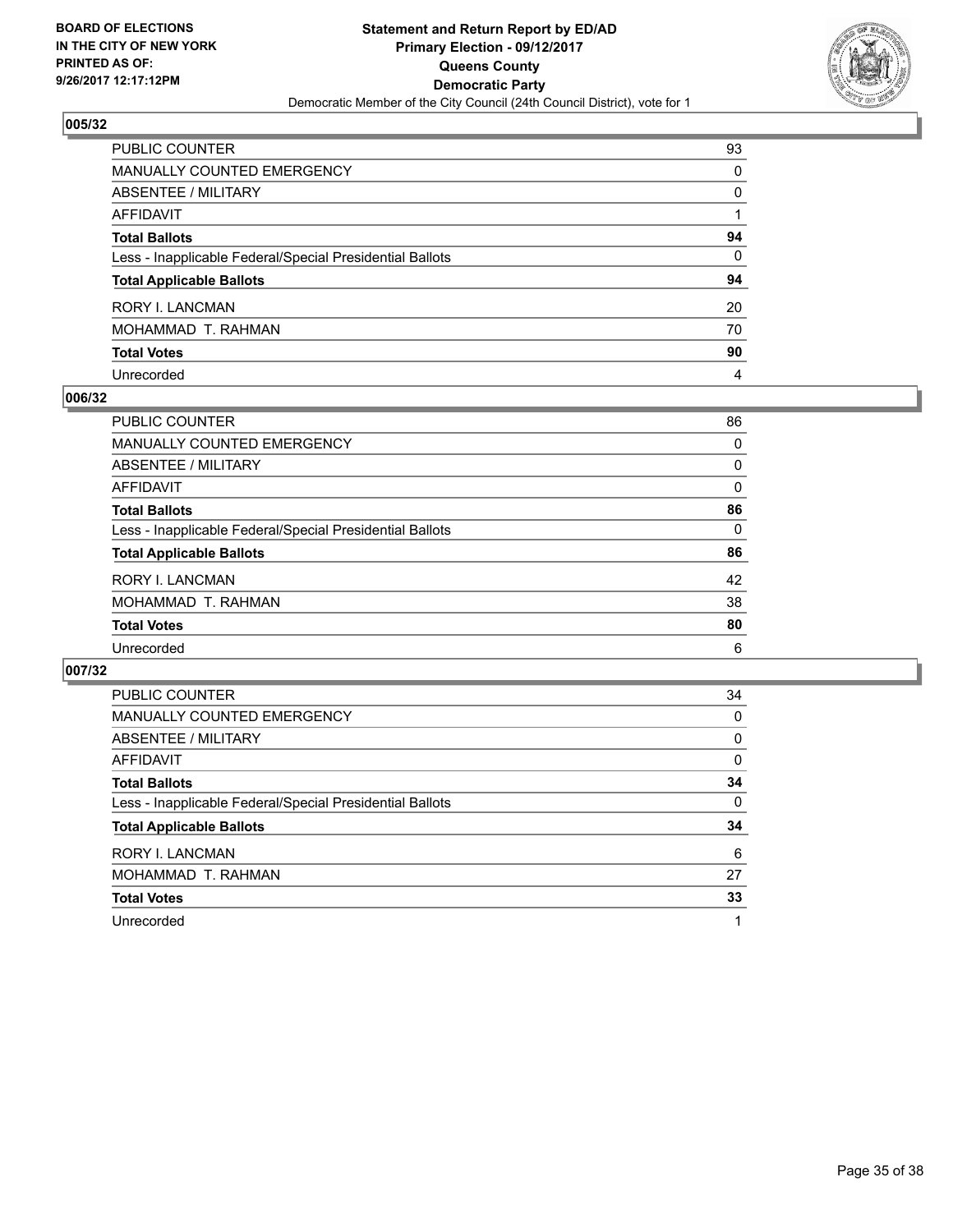

| PUBLIC COUNTER                                           | 58 |
|----------------------------------------------------------|----|
| <b>MANUALLY COUNTED EMERGENCY</b>                        | 0  |
| <b>ABSENTEE / MILITARY</b>                               |    |
| AFFIDAVIT                                                | 0  |
| <b>Total Ballots</b>                                     | 59 |
| Less - Inapplicable Federal/Special Presidential Ballots | 0  |
| <b>Total Applicable Ballots</b>                          | 59 |
| RORY I. LANCMAN                                          | 2  |
| MOHAMMAD T. RAHMAN                                       | 56 |
| <b>Total Votes</b>                                       | 58 |
| Unrecorded                                               |    |

## **009/32**

| <b>PUBLIC COUNTER</b>                                    | 66 |
|----------------------------------------------------------|----|
| MANUALLY COUNTED EMERGENCY                               | 0  |
| ABSENTEE / MILITARY                                      | 0  |
| <b>AFFIDAVIT</b>                                         | 0  |
| <b>Total Ballots</b>                                     | 66 |
| Less - Inapplicable Federal/Special Presidential Ballots | 0  |
| <b>Total Applicable Ballots</b>                          | 66 |
| <b>RORY I. LANCMAN</b>                                   | 10 |
| MOHAMMAD T. RAHMAN                                       | 54 |
| UNATTRIBUTABLE WRITE-IN (WRITE-IN)                       |    |
| <b>Total Votes</b>                                       | 65 |
| Unrecorded                                               |    |
|                                                          |    |

# **010/32 COMBINED into: 009/32**

| <b>PUBLIC COUNTER</b>                                    | 61 |
|----------------------------------------------------------|----|
| <b>MANUALLY COUNTED EMERGENCY</b>                        | 0  |
| ABSENTEE / MILITARY                                      | 0  |
| <b>AFFIDAVIT</b>                                         | 0  |
| <b>Total Ballots</b>                                     | 61 |
| Less - Inapplicable Federal/Special Presidential Ballots | 0  |
| <b>Total Applicable Ballots</b>                          | 61 |
| <b>RORY I. LANCMAN</b>                                   | 29 |
|                                                          |    |
| MOHAMMAD T. RAHMAN                                       | 30 |
| DAVID D RICHARDS (WRITE-IN)                              |    |
| <b>Total Votes</b>                                       | 60 |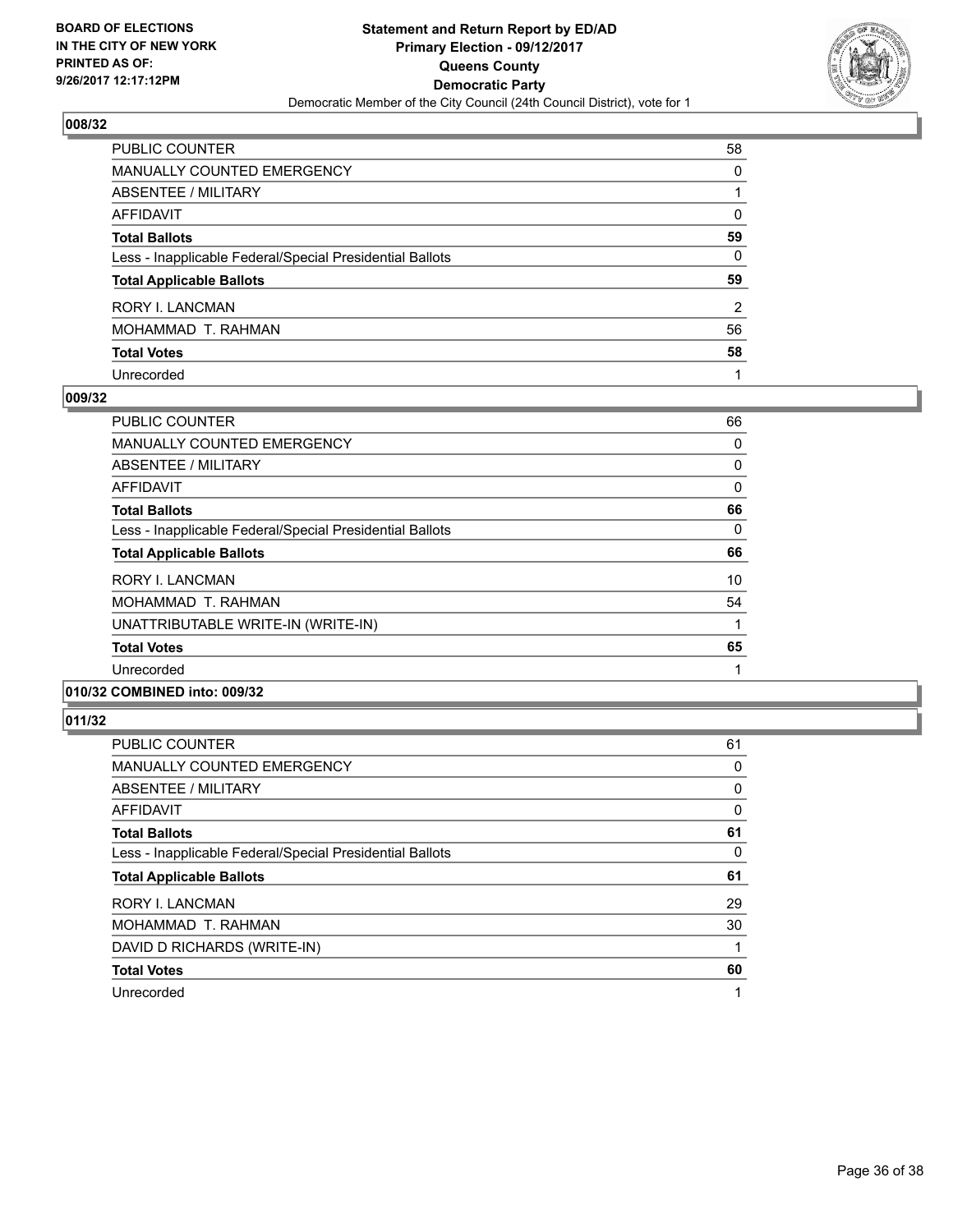

| <b>PUBLIC COUNTER</b>                                    | 3 |
|----------------------------------------------------------|---|
| MANUALLY COUNTED EMERGENCY                               | 0 |
| ABSENTEE / MILITARY                                      | 0 |
| AFFIDAVIT                                                | 0 |
| <b>Total Ballots</b>                                     | 3 |
| Less - Inapplicable Federal/Special Presidential Ballots | 0 |
| <b>Total Applicable Ballots</b>                          | 3 |
| RORY I. LANCMAN                                          | 0 |
| MOHAMMAD T. RAHMAN                                       | 3 |
| <b>Total Votes</b>                                       | 3 |

| <b>PUBLIC COUNTER</b>                                    | 97  |
|----------------------------------------------------------|-----|
| <b>MANUALLY COUNTED EMERGENCY</b>                        | 0   |
| ABSENTEE / MILITARY                                      | 5   |
| AFFIDAVIT                                                | 2   |
| <b>Total Ballots</b>                                     | 104 |
| Less - Inapplicable Federal/Special Presidential Ballots | 0   |
| <b>Total Applicable Ballots</b>                          | 104 |
| <b>RORY I. LANCMAN</b>                                   | 33  |
| MOHAMMAD T. RAHMAN                                       | 65  |
| <b>Total Votes</b>                                       | 98  |
| Unrecorded                                               | 6   |